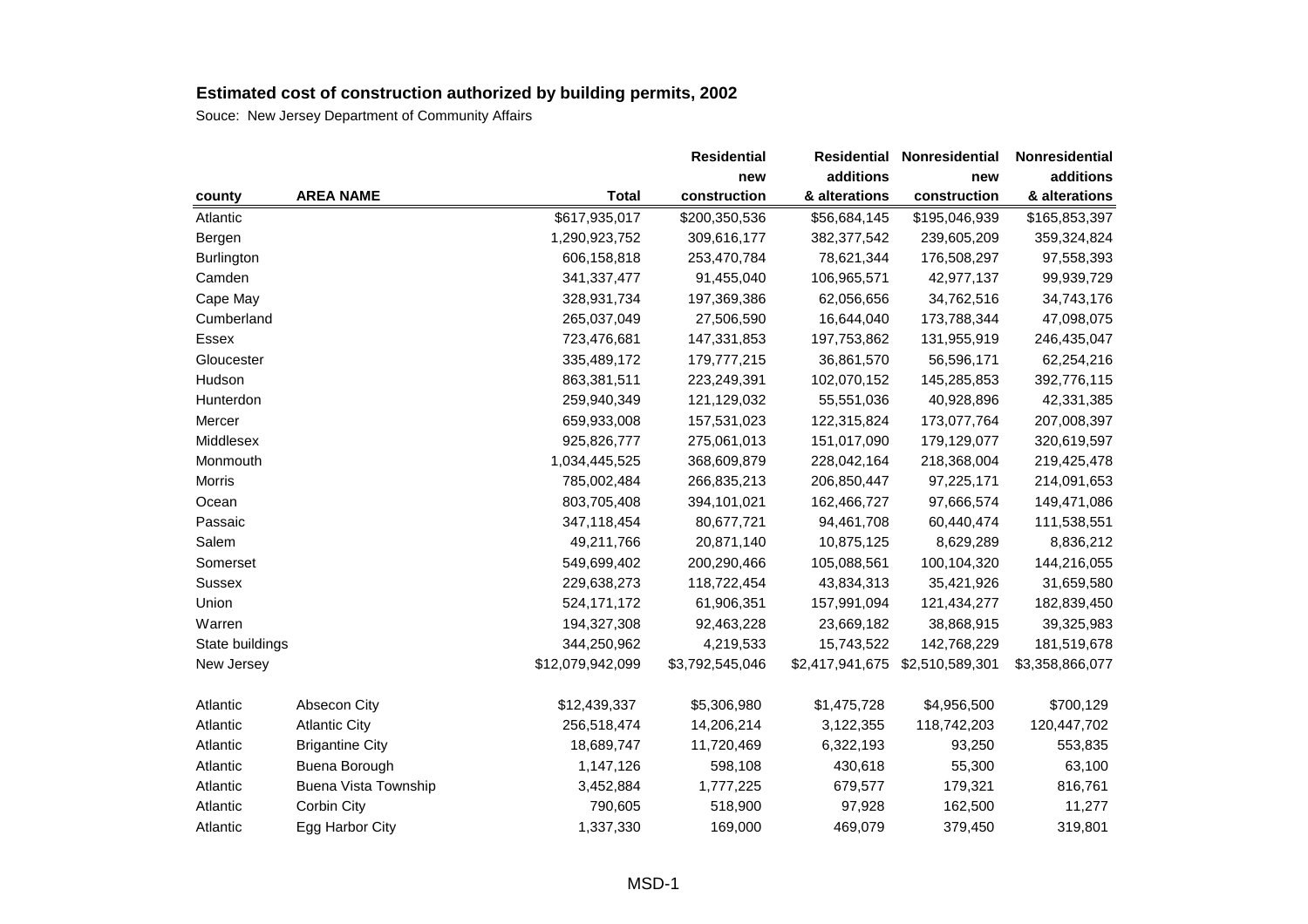|          |                          |              | <b>Residential</b> | <b>Residential</b> | Nonresidential | Nonresidential |
|----------|--------------------------|--------------|--------------------|--------------------|----------------|----------------|
|          |                          |              | new                | additions          | new            | additions      |
| county   | <b>AREA NAME</b>         | <b>Total</b> | construction       | & alterations      | construction   | & alterations  |
| Atlantic | Egg Harbor Township      | 107,480,776  | 60,196,170         | 4,956,213          | 23,521,605     | 18,806,788     |
| Atlantic | <b>Estell Manor City</b> | 1,425,871    | 1,134,850          | 98,231             | 108,100        | 84,690         |
| Atlantic | Folsom Borough           | 640,660      | 248,100            | 274,415            | 6,145          | 112,000        |
| Atlantic | Galloway Township        | 59,163,908   | 38,714,800         | 4,194,316          | 14,279,059     | 1,975,733      |
| Atlantic | Hamilton Township        | 57,700,700   | 25,539,021         | 6,818,618          | 19,111,590     | 6,231,471      |
| Atlantic | Hammonton Township       | 16,234,690   | 8,165,180          | 2,047,787          | 3,944,455      | 2,077,268      |
| Atlantic | Linwood City             | 4,889,648    | 553,400            | 3,410,334          | 31,665         | 894,249        |
| Atlantic | Longport City            | 5,781,276    | 4,113,400          | 1,659,876          | 0              | 8,000          |
| Atlantic | Margate City             | 23,614,261   | 11,036,643         | 9,610,309          | 14,750         | 2,952,559      |
| Atlantic | <b>Mullica City</b>      | 4,084,591    | 2,776,651          | 707,528            | 183,615        | 416,797        |
| Atlantic | Northfield City          | 8,802,177    | 3,720,460          | 1,807,575          | 436,300        | 2,837,842      |
| Atlantic | Pleasantville City       | 9,343,951    | 1,691,824          | 1,355,946          | 4,691,125      | 1,605,056      |
| Atlantic | Port Republic City       | 1,533,045    | 970,900            | 340,940            | 174,180        | 47,025         |
| Atlantic | Somers Point City        | 16,664,145   | 5,471,541          | 2,762,714          | 3,813,826      | 4,616,064      |
| Atlantic | <b>Ventnor City</b>      | 5,013,657    | 1,236,050          | 3,650,607          | 0              | 127,000        |
| Atlantic | Weymouth Township        | 1,186,158    | 484,650            | 391,258            | 162,000        | 148,250        |
| Bergen   | Allendale Borough        | 8,550,248    | 278,800            | 6,940,971          | 73,408         | 1,257,069      |
| Bergen   | Alpine Borough           | 16,202,561   | 11,236,150         | 2,777,651          | 578,000        | 1,610,760      |
| Bergen   | Bergenfield Borough      | 10,497,158   | 893,801            | 7,394,179          | 556,000        | 1,653,178      |
| Bergen   | Bogota Borough           | 2,100,023    | $\Omega$           | 1,829,473          | 40,000         | 230,550        |
| Bergen   | Carlstadt Borough        | 15,601,525   | 1,020,000          | 1,073,966          | 7,723,527      | 5,784,032      |
| Bergen   | Cliffside Park Borough   | 13,964,318   | 8,535,750          | 4,240,853          | 60,000         | 1,127,715      |
| Bergen   | Closter Borough          | 15,140,825   | 8,540,321          | 4,961,759          | 299,000        | 1,339,745      |
| Bergen   | Cresskill Borough        | 13,634,893   | 8,701,157          | 4,573,146          | 800            | 359,790        |
| Bergen   | Demarest Borough         | 26,388,077   | 4,023,000          | 3,768,796          | 0              | 18,596,281     |
| Bergen   | Dumont Borough           | 7,603,045    | 1,448,695          | 5,528,869          | 158,100        | 467,381        |
| Bergen   | Elmwood Park Borough     | 11,871,783   | 1,536,200          | 3,824,313          | 2,597,820      | 3,913,450      |
| Bergen   | East Rutherford Borough  | 15,805,777   | 341,900            | 2,153,628          | 8,939,213      | 4,371,036      |
| Bergen   | Edgewater Borough        | 36,737,347   | 3,113,954          | 3,250,496          | 25,182,298     | 5,190,599      |
| Bergen   | Emerson Borough          | 8,550,009    | 1,919,657          | 2,848,525          | 2,151,000      | 1,630,827      |
| Bergen   | <b>Englewood City</b>    | 37,429,816   | 3,531,610          | 13,584,424         | 14,964,050     | 5,349,732      |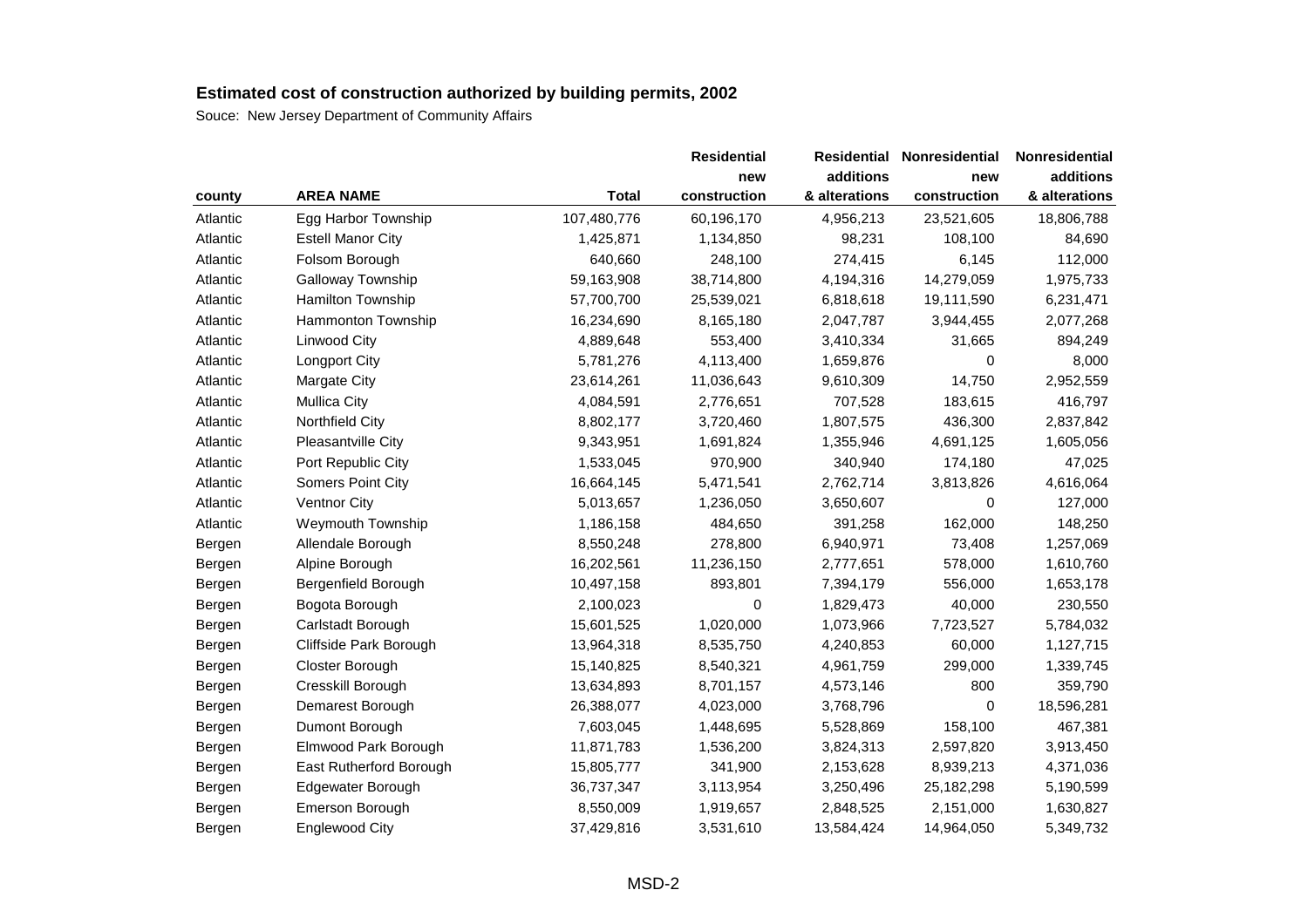|        |                           |              | <b>Residential</b> | <b>Residential</b> | Nonresidential | Nonresidential |
|--------|---------------------------|--------------|--------------------|--------------------|----------------|----------------|
|        |                           |              | new                | additions          | new            | additions      |
| county | <b>AREA NAME</b>          | <b>Total</b> | construction       | & alterations      | construction   | & alterations  |
| Bergen | Englewood Cliffs Borough  | 39,655,667   | 12,781,650         | 2,299,710          | 15,874,882     | 8,699,425      |
| Bergen | Fair Lawn Borough         | 23,818,323   | 1,661,357          | 15,729,511         | 1,313,056      | 5,114,399      |
| Bergen | Fairview Borough          | 3,692,100    | 1,559,800          | 1,103,205          | 57,600         | 971,495        |
| Bergen | Fort Lee Borough          | 41,819,050   | 18,793,380         | 12,527,573         | 937,060        | 9,561,037      |
| Bergen | Franklin Lakes Borough    | 34,862,956   | 14,811,230         | 12,642,849         | 454,750        | 6,954,127      |
| Bergen | <b>Garfield City</b>      | 9,237,809    | 1,045,453          | 3,063,155          | 2,034,500      | 3,094,701      |
| Bergen | Glen Rock Borough         | 18,814,398   | 391,601            | 12,531,732         | 77,480         | 5,813,585      |
| Bergen | <b>Hackensack City</b>    | 112,100,079  | 2,062,202          | 5,631,325          | 80,723,500     | 23,683,052     |
| Bergen | Harrington Park Borough   | 11,409,170   | 7,033,658          | 4,038,660          | 219,500        | 117,352        |
| Bergen | Hasbrouck Heights Borough | 10,785,970   | 1,641,975          | 4,408,341          | 3,591,900      | 1,143,754      |
| Bergen | Haworth Borough           | 4,510,011    | 812,500            | 2,740,437          | 149,600        | 807,474        |
| Bergen | Hillsdale Borough         | 9,078,802    | 1,457,560          | 6,623,571          | 709,430        | 288,241        |
| Bergen | Ho-Ho-Kus Borough         | 7,659,681    | 973,100            | 5,514,683          | 72,240         | 1,099,658      |
| Bergen | Leonia Borough            | 5,136,904    | 1,351,000          | 2,740,759          | 0              | 1,045,145      |
| Bergen | Little Ferry Borough      | 6,995,031    | 851,000            | 1,639,633          | 3,662,600      | 841,798        |
| Bergen | Lodi Borough              | 2,873,136    | 2,530,100          | 246,061            | 0              | 96,975         |
| Bergen | Lyndhurst Township        | 13,466,580   | 1,834,250          | 5,775,182          | 1,033,300      | 4,823,848      |
| Bergen | Mahwah Township           | 63,158,390   | 11,757,388         | 10,599,375         | 1,953,647      | 38,847,980     |
| Bergen | Maywood Borough           | 5,507,979    | 532,600            | 3,116,309          | 221,000        | 1,638,070      |
| Bergen | Midland Park Borough      | 7,038,694    | 1,604,822          | 5,009,727          | 125,000        | 299,145        |
| Bergen | Montvale Borough          | 23,660,635   | 2,246,000          | 7,105,497          | 150,000        | 14,159,138     |
| Bergen | Moonachie Borough         | 3,682,506    | 540,000            | 619,276            | 0              | 2,523,230      |
| Bergen | New Milford Borough       | 18,085,759   | 913,790            | 6,521,563          | 0              | 10,650,406     |
| Bergen | North Arlington Borough   | 6,177,995    | 1,105,100          | 2,729,280          | 830,315        | 1,513,300      |
| Bergen | Northvale Borough         | 3,766,794    | 1,157,860          | 1,375,181          | 0              | 1,233,753      |
| Bergen | Norwood Borough           | 7,755,682    | 4,732,971          | 2,258,093          | 37,100         | 727,518        |
| Bergen | Oakland Borough           | 22,451,538   | 840,225            | 7,246,447          | 329,000        | 14,035,866     |
| Bergen | Old Tappan Borough        | 22,640,013   | 9,958,075          | 5,045,002          | 12,500         | 7,624,436      |
| Bergen | Oradell Borough           | 7,383,882    | 0                  | 5,604,831          | 39,643         | 1,739,408      |
| Bergen | Palisades Park Borough    | 13,786,193   | 10,159,700         | 1,554,647          | 0              | 2,071,846      |
| Bergen | Paramus Borough           | 112,460,813  | 15,955,233         | 13,976,656         | 54,018,751     | 28,510,173     |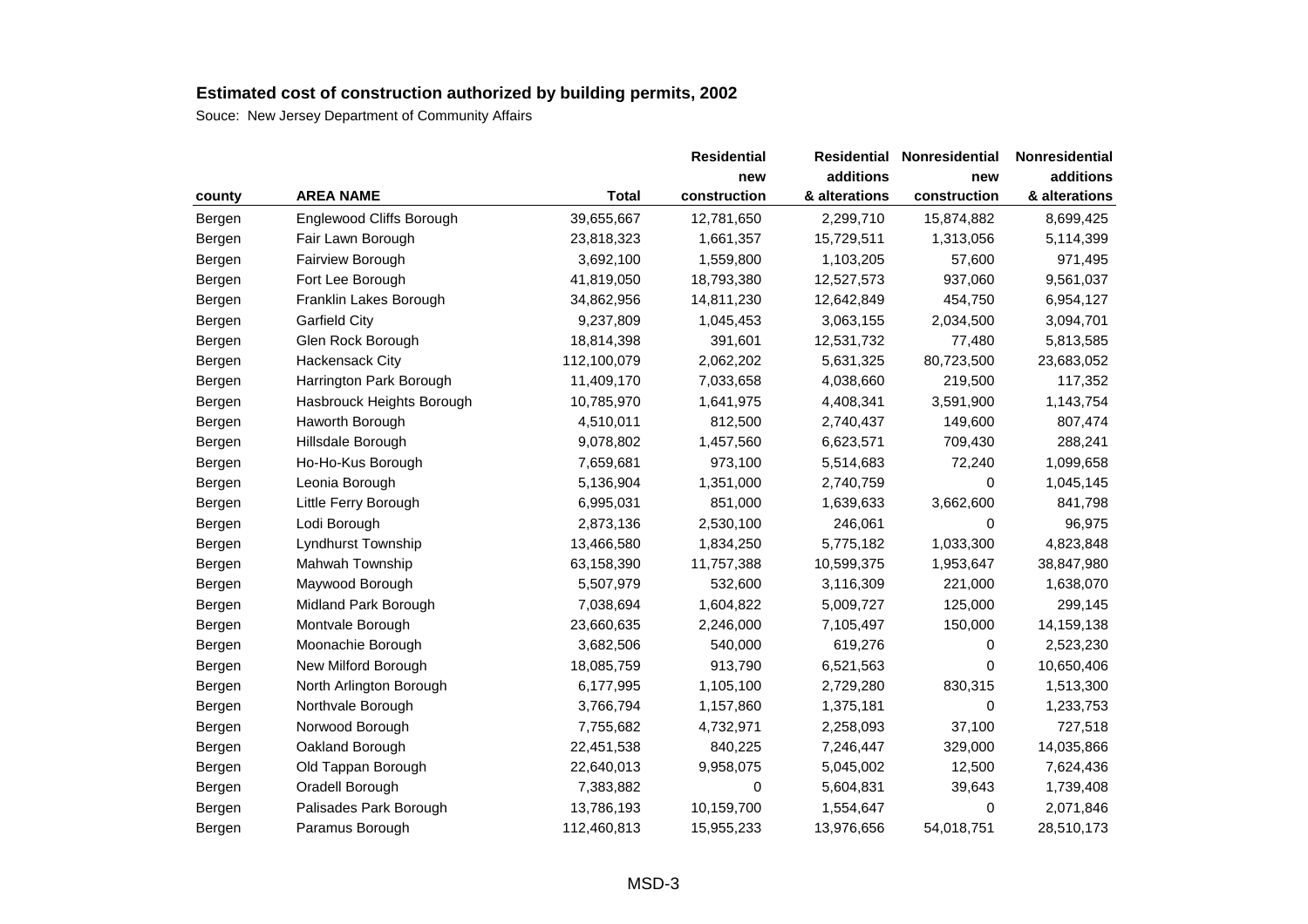|                   |                              |              | <b>Residential</b> | <b>Residential</b> | Nonresidential | Nonresidential |
|-------------------|------------------------------|--------------|--------------------|--------------------|----------------|----------------|
|                   |                              |              | new                | additions          | new            | additions      |
| county            | <b>AREA NAME</b>             | <b>Total</b> | construction       | & alterations      | construction   | & alterations  |
| Bergen            | Park Ridge Borough           | 12,620,754   | 5,235,354          | 4,080,459          | 56,470         | 3,248,471      |
| Bergen            | Ramsey Borough               | 22,604,327   | 4,460,328          | 9,463,449          | 234,000        | 8,446,550      |
| Bergen            | Ridgefield Borough           | 7,932,353    | 1,132,060          | 2,703,951          | 677,500        | 3,418,842      |
| Bergen            | Ridgefield Park Village      | 4,507,250    | 1,000              | 2,306,080          | 75,000         | 2,125,170      |
| Bergen            | Ridgewood Village            | 48,193,840   | 3,040,500          | 25,236,027         | 739,088        | 19,178,225     |
| Bergen            | River Edge Borough           | 6,804,347    | 293,800            | 5,406,469          | 0              | 1,104,078      |
| Bergen            | River Vale Township          | 21,920,532   | 3,880,200          | 5,973,590          | 0              | 12,066,742     |
| Bergen            | Rochelle Park Township       | 5,449,437    | 436,699            | 2,277,153          | 167,000        | 2,568,585      |
| Bergen            | Rockleigh Borough            | 1,227,900    | 296,800            | 480,100            | 0              | 451,000        |
| Bergen            | Rutherford Borough           | 11,034,134   | 728,000            | 6,493,001          | 1,327,500      | 2,485,633      |
| Bergen            | Saddle Brook Township        | 8,135,316    | 1,373,001          | 4,114,538          | 15,001         | 2,632,776      |
| Bergen            | Saddle River Borough         | 13,064,301   | 12,830,502         | 198,569            | 35,230         | 0              |
| Bergen            | South Hackensack Twp         | 3,443,736    | 371,200            | 1,377,698          | 0              | 1,694,838      |
| Bergen            | <b>Teaneck Township</b>      | 70,510,290   | 38,548,015         | 14,648,122         | 0              | 17,314,153     |
| Bergen            | <b>Tenafly Borough</b>       | 28,836,013   | 14,775,679         | 10,890,966         | 512,250        | 2,657,118      |
| Bergen            | Teterboro Borough            | 7,269,213    | 0                  | 0                  | 0              | 7,269,213      |
| Bergen            | Upper Saddle River Borough   | 20,034,046   | 13,584,954         | 5,421,717          | 235,000        | 792,375        |
| Bergen            | Waldwick Borough             | 7,948,594    | 1,646,309          | 4,330,641          | 132,600        | 1,839,044      |
| Bergen            | Wallington Borough           | 5,236,082    | 576,000            | 1,490,867          | 0              | 3,169,215      |
| Bergen            | <b>Washington Township</b>   | 11,696,164   | 4,675,400          | 5,873,168          | 0              | 1,147,596      |
| Bergen            | Westwood Borough             | 13,133,008   | 2,387,001          | 3,440,936          | 3,254,000      | 4,051,071      |
| Bergen            | Woodcliff Lake Borough       | 10,922,437   | 1,664,850          | 6,816,807          | 0              | 2,440,780      |
| Bergen            | Wood-Ridge Borough           | 4,257,084    | 553,950            | 2,711,293          | 3,000          | 988,841        |
| Bergen            | Wyckoff Township             | 30,592,649   | 8,908,000          | 15,872,621         | 190,000        | 5,622,028      |
| Burlington        | <b>Bass River Township</b>   | 1,304,593    | 1,025,442          | 233,058            | 31,382         | 14,711         |
| <b>Burlington</b> | <b>Beverly City</b>          | 1,168,353    | 1,535              | 1,111,808          | 0              | 55,010         |
| <b>Burlington</b> | <b>Bordentown City</b>       | 970,265      | 0                  | 668,058            | 0              | 302,207        |
| <b>Burlington</b> | <b>Bordentown Township</b>   | 10,424,210   | 7,032,100          | 1,616,583          | 1,055,920      | 719,607        |
| <b>Burlington</b> | <b>Burlington City</b>       | 8,346,737    | 728,393            | 1,119,120          | 3,960,040      | 2,539,184      |
| Burlington        | <b>Burlington Township</b>   | 28,871,589   | 12,202,639         | 3,407,411          | 5,528,262      | 7,733,277      |
| Burlington        | <b>Chesterfield Township</b> | 4,098,427    | 1,709,975          | 1,116,857          | 994,250        | 277,345        |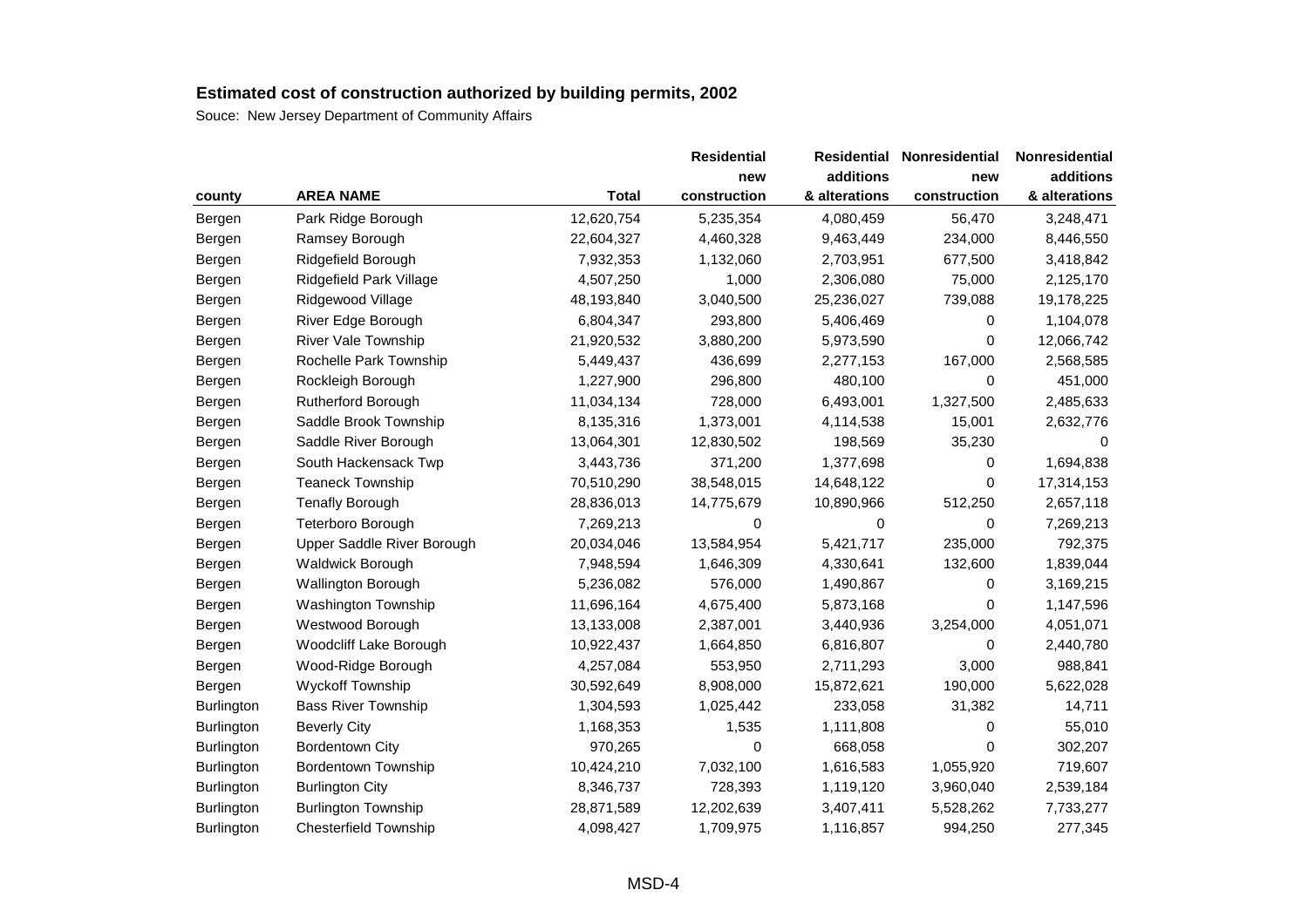|                                |              | <b>Residential</b> | <b>Residential</b> | <b>Nonresidential</b> | Nonresidential |
|--------------------------------|--------------|--------------------|--------------------|-----------------------|----------------|
|                                |              | new                | additions          | new                   | additions      |
| <b>AREA NAME</b>               | <b>Total</b> | construction       | & alterations      | construction          | & alterations  |
| Cinnaminson Township           | 19,286,603   | 6,152,447          | 3,112,534          | 6,828,433             | 3,193,189      |
| Delanco Township               | 4,999,024    | 3,776,330          | 489,657            | 367,450               | 365,587        |
| Delran Township                | 24,032,887   | 13,766,258         | 2,606,427          | 4,671,337             | 2,988,865      |
| Eastampton Township            | 1,605,903    | 91,500             | 992,721            | 19,200                | 502,482        |
| <b>Edgewater Park Township</b> | 26,686,959   | 5,541,001          | 661,807            | 20,377,801            | 106,350        |
| Evesham Township               | 67,688,263   | 45,747,939         | 5,522,479          | 1,411,481             | 15,006,364     |
| Fieldsboro Borough             | 144,040      | 0                  | 51,040             | 0                     | 93,000         |
| Florence Township              | 4,965,689    | 1,173,146          | 1,946,546          | 1,084,943             | 761,054        |
| <b>Hainesport Township</b>     | 29,622,486   | 19,496,289         | 1,241,854          | 7,058,924             | 1,825,419      |
| Lumberton Township             | 35,622,005   | 11,398,947         | 1,585,756          | 17,957,437            | 4,679,865      |
| Mansfield Township             | 57,747,454   | 23,610,107         | 830,197            | 31,386,009            | 1,921,141      |
| Maple Shade Borough            | 21,588,808   | 3,196,615          | 7,249,503          | 8,016,100             | 3,126,590      |
| <b>Medford Township</b>        | 41,329,068   | 24,913,892         | 6,189,122          | 5,629,642             | 4,596,412      |
| Medford Lakes Borough          | 1,926,618    | 300,100            | 1,593,925          | 0                     | 32,593         |
| Moorestown Township            | 52,657,955   | 19,863,198         | 9,334,319          | 12,275,976            | 11,184,462     |
| Mount Holly Township           | 4,591,329    | 351,801            | 1,703,802          | 786,101               | 1,749,625      |
| Mount Laurel Township          | 50,139,162   | 7,681,255          | 6,505,443          | 27,143,496            | 8,808,968      |
| New Hanover Township           | 655,354      | 235,000            | 106,808            | 219,340               | 94,206         |
| North Hanover Township         | 3,362,797    | 1,605,100          | 408,147            | 126,895               | 1,222,655      |
| Palmyra Borough                | 4,365,271    | 102,500            | 1,120,194          | 68,500                | 3,074,077      |
| Pemberton Borough              | 693,639      | 561,000            | 103,294            | 0                     | 29,345         |
| Pemberton Township             | 6,994,713    | 2,285,037          | 2,786,101          | 976,101               | 947,474        |
| Riverside Township             | 2,204,893    | 1,075,250          | 888,369            | 200                   | 241,074        |
| Riverton Borough               | 922,031      | 0                  | 809,388            | 800                   | 111,843        |
| Shamong Township               | 7,862,744    | 5,199,390          | 1,584,536          | 147,800               | 931,018        |
| Southampton Township           | 11,332,612   | 7,757,605          | 1,880,355          | 797,135               | 897,517        |
| Springfield Township           | 4,478,226    | 2,877,200          | 981,147            | 106,490               | 513,389        |
| Tabernacle Township            | 3,895,297    | 1,355,800          | 810,720            | 613,900               | 1,114,877      |
| Washington Township            | 253,920      | 9,600              | 74,950             | 155,000               | 14,370         |
| <b>Westampton Township</b>     | 44,226,561   | 20,027,693         | 1,163,026          | 12,786,161            | 10,249,681     |
| Willingboro Township           | 13,973,325   | 153,500            | 4,752,347          | 3,787,791             | 5,279,687      |
|                                |              |                    |                    |                       |                |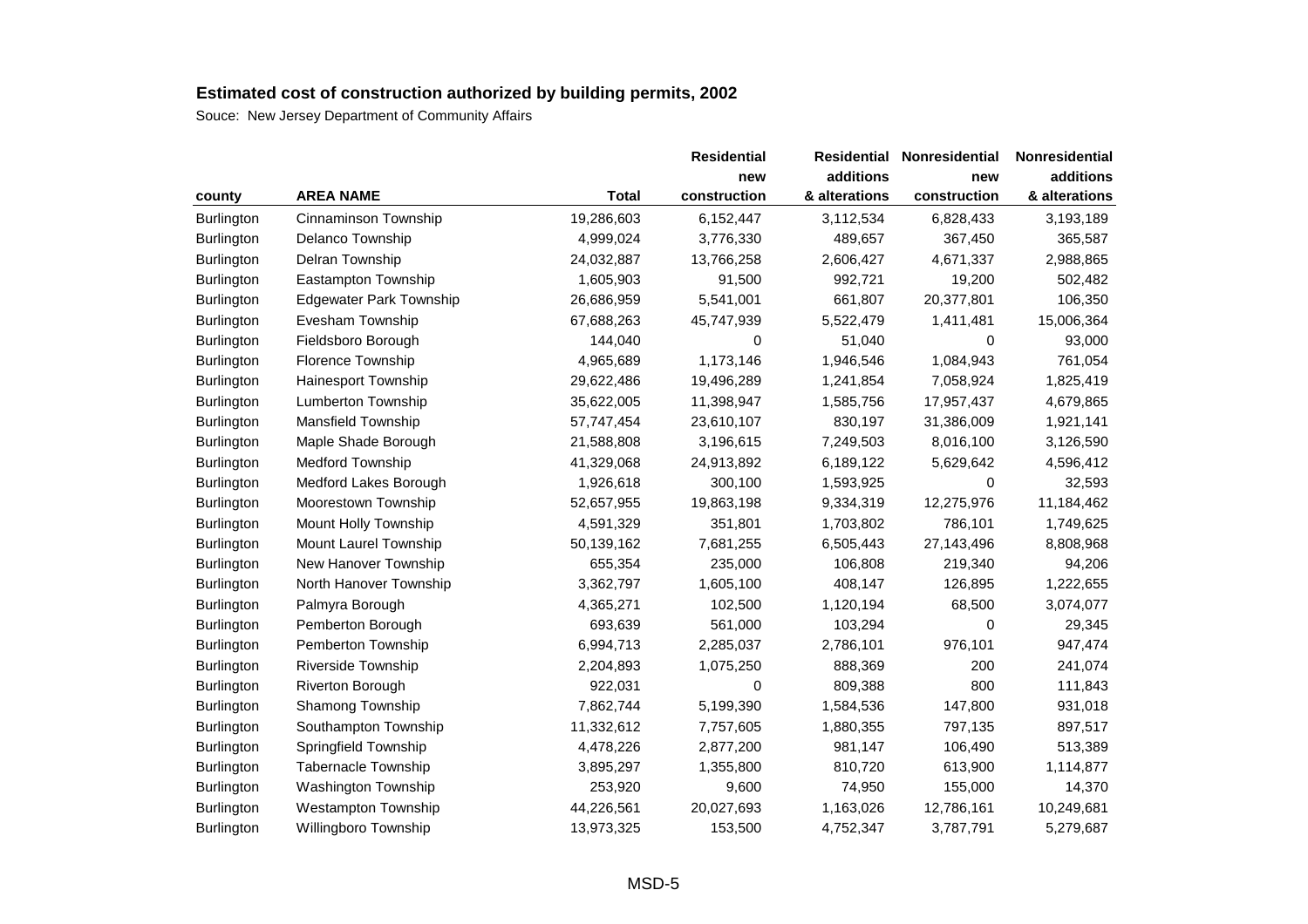|            |                             |              | <b>Residential</b> | <b>Residential</b> | Nonresidential | Nonresidential |  |
|------------|-----------------------------|--------------|--------------------|--------------------|----------------|----------------|--|
|            |                             |              | new                | additions          | new            | additions      |  |
| county     | <b>AREA NAME</b>            | <b>Total</b> | construction       | & alterations      | construction   | & alterations  |  |
| Burlington | <b>Woodland Township</b>    | 916,899      | 465,200            | 226,409            | 138,000        | 87,290         |  |
| Burlington | Wrightstown Borough         | 202,109      | 0                  | 35,526             | 0              | 166,583        |  |
| Camden     | Audubon Borough             | 1,990,607    | 162,200            | 1,509,122          | 0              | 319,285        |  |
| Camden     | Audubon Park Borough        | 87,421       | 0                  | 51,421             | 0              | 36,000         |  |
| Camden     | Barrington Borough          | 2,275,506    | 707,350            | 1,129,009          | 0              | 439,147        |  |
| Camden     | Bellmawr Borough            | 4,619,925    | 522,190            | 2,907,056          | 274,000        | 916,679        |  |
| Camden     | Berlin Borough              | 5,556,184    | 2,319,446          | 985,095            | 743,850        | 1,507,793      |  |
| Camden     | <b>Berlin Township</b>      | 5,658,118    | 1,052,300          | 950,813            | 694,100        | 2,960,905      |  |
| Camden     | Brooklawn Borough           | 3,387,276    | 0                  | 281,833            | 0              | 3,105,443      |  |
| Camden     | Camden City                 | 79,222,503   | 15,111,686         | 36,973,376         | 20,423,617     | 6,713,824      |  |
| Camden     | <b>Cherry Hill Township</b> | 76,133,600   | 24,950,041         | 14,948,105         | 5,648,237      | 30,587,217     |  |
| Camden     | <b>Chesilhurst Borough</b>  | 475,984      | 300,600            | 150,134            | 2,850          | 22,400         |  |
| Camden     | <b>Clementon Borough</b>    | 1,439,122    | 294,330            | 251,475            | 790,315        | 103,002        |  |
| Camden     | Collingswood Borough        | 5,512,772    | 0                  | 4,314,771          | 500            | 1,197,501      |  |
| Camden     | Gibbsboro Borough           | 580,504      | $\Omega$           | 453,213            | 10,792         | 116,499        |  |
| Camden     | <b>Gloucester City</b>      | 3,016,003    | 5,290              | 1,909,790          | 272,057        | 828,866        |  |
| Camden     | Gloucester Township         | 38,416,203   | 14,428,935         | 6,829,139          | 4,841,087      | 12,317,042     |  |
| Camden     | Haddon Township             | 10,026,093   | 626,400            | 3,714,722          | 50,000         | 5,634,971      |  |
| Camden     | Haddonfield Borough         | 12,461,292   | 561,500            | 8,737,632          | 0              | 3,162,160      |  |
| Camden     | Haddon Heights Borough      | 4,891,677    | 420,900            | 3,077,617          | 130,600        | 1,262,560      |  |
| Camden     | Hi-nella Borough            | 94,319       | 0                  | 44,200             | 0              | 50,119         |  |
| Camden     | Laurel Springs Borough      | 637,766      | 106,780            | 384,461            | 26,250         | 120,275        |  |
| Camden     | Lawnside Borough            | 2,416,031    | 1,674,324          | 361,628            | 0              | 380,079        |  |
| Camden     | Lindenwold Borough          | 3,306,900    | 365,190            | 1,109,348          | 650,845        | 1,181,517      |  |
| Camden     | Magnolia Borough            | 867,471      | 145,200            | 586,531            | 44,104         | 91,636         |  |
| Camden     | Merchantville Borough       | 1,176,206    | 0                  | 963,956            | 0              | 212,250        |  |
| Camden     | Mount Ephraim Borough       | 1,021,040    | 306,303            | 622,874            | 8,500          | 83,363         |  |
| Camden     | Oaklyn Borough              | 901,748      | 79,000             | 447,598            | 0              | 375,150        |  |
| Camden     | Pennsauken Township         | 15,313,969   | 1,908,356          | 3,222,551          | 942,912        | 9,240,150      |  |
| Camden     | Pine Hill Borough           | 5,518,622    | 4,782,610          | 667,722            | 22,200         | 46,090         |  |
| Camden     | Pine Valley Borough         | 49,500       | 0                  | 24,340             | 0              | 25,160         |  |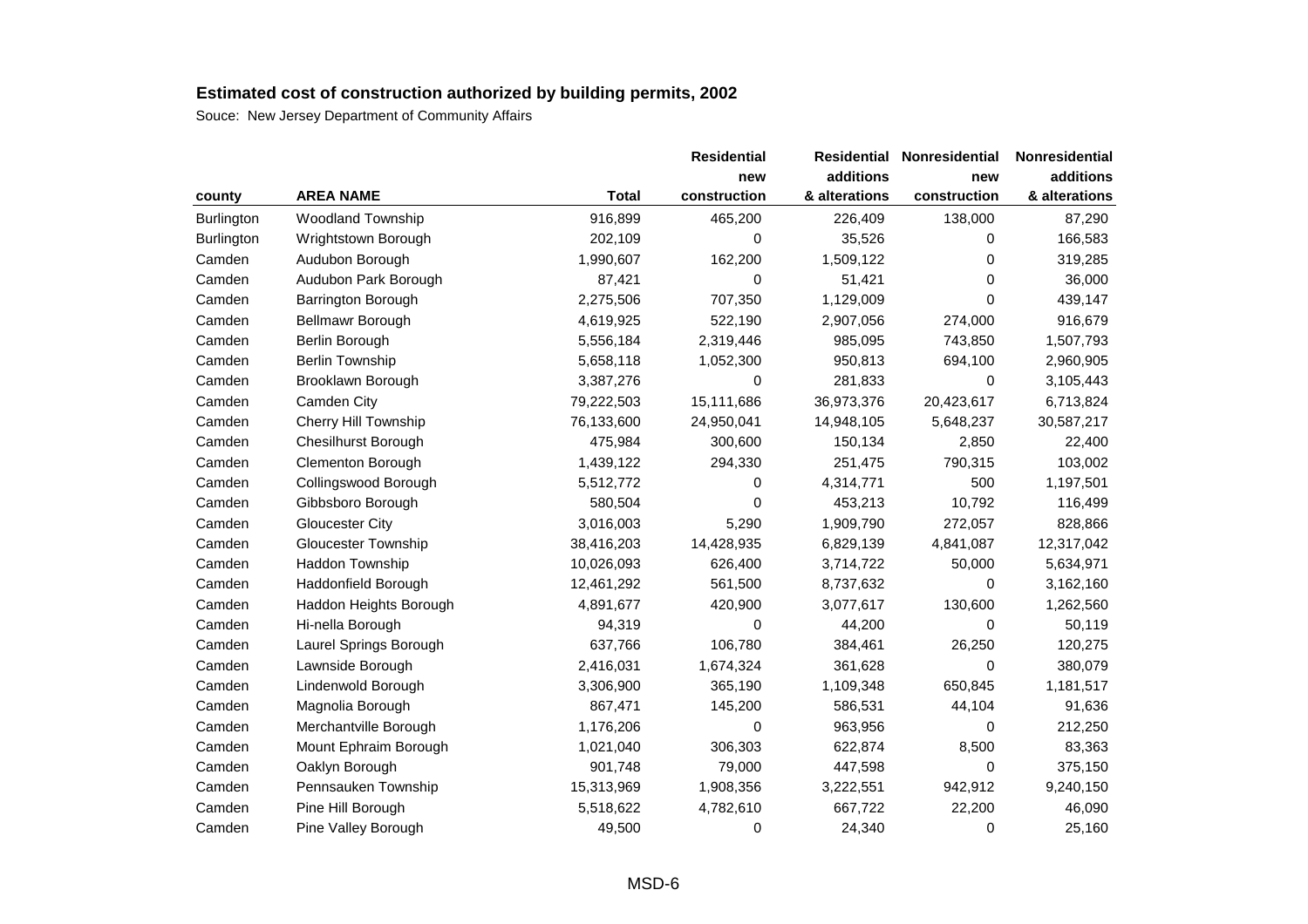|            |                            |              | <b>Residential</b> |               | Residential Nonresidential | Nonresidential |
|------------|----------------------------|--------------|--------------------|---------------|----------------------------|----------------|
|            |                            |              | new                | additions     | new                        | additions      |
| county     | <b>AREA NAME</b>           | <b>Total</b> | construction       | & alterations | construction               | & alterations  |
| Camden     | Runnemede Borough          | 2,380,086    | 495,600            | 946,630       | 90,300                     | 847,556        |
| Camden     | Somerdale Borough          | 1,400,649    | 58,000             | 662,989       | 0                          | 679,660        |
| Camden     | Stratford Borough          | 2,256,322    | 77,950             | 1,119,006     | 2,000                      | 1,057,366      |
| Camden     | Tavistock Borough          | 0            | 0                  | 0             | 0                          | 0              |
| Camden     | Voorhees Township          | 25,510,156   | 8,227,692          | 3,206,838     | 2,827,012                  | 11,248,614     |
| Camden     | Waterford Township         | 4,116,723    | 1,521,595          | 896,333       | 1,173,055                  | 525,740        |
| Camden     | Winslow Township           | 18,516,607   | 10,243,272         | 2,426,821     | 3,307,954                  | 2,538,560      |
| Camden     | Woodlynne Borough          | 102,572      | 0                  | 97,422        | 0                          | 5,150          |
| Cape May   | Avalon Borough             | 54,201,336   | 43,184,823         | 8,176,555     | 597,950                    | 2,242,008      |
| Cape May   | Cape May City              | 11,209,708   | 5,264,656          | 3,293,961     | 93,115                     | 2,557,976      |
| Cape May   | Cape May Point Borough     | 2,736,746    | 1,818,410          | 694,786       | 3,200                      | 220,350        |
| Cape May   | Dennis Township            | 10,173,158   | 1,813,800          | 1,301,990     | 4,623,888                  | 2,433,480      |
| Cape May   | Lower Township             | 26,345,246   | 11,132,890         | 9,956,419     | 1,625,376                  | 3,630,561      |
| Cape May   | Middle Township            | 30,664,204   | 13,815,397         | 1,434,907     | 4,121,222                  | 11,292,678     |
| Cape May   | North Wildwood City        | 12,269,342   | 6,766,705          | 3,231,228     | 1,197,400                  | 1,074,009      |
| Cape May   | Ocean City                 | 97,811,595   | 60,127,027         | 13,643,425    | 19,846,910                 | 4,194,233      |
| Cape May   | Sea Isle City              | 22, 142, 217 | 17,056,410         | 4,280,417     | 0                          | 805,390        |
| Cape May   | Stone Harbor Borough       | 17,900,548   | 10,877,793         | 5,908,605     | 54,500                     | 1,059,650      |
| Cape May   | <b>Upper Township</b>      | 12,234,051   | 5,538,287          | 4,484,216     | 870,855                    | 1,340,693      |
| Cape May   | West Cape May Borough      | 1,895,853    | 1,034,471          | 802,357       | 0                          | 59,025         |
| Cape May   | West Wildwood Borough      | 1,195,539    | 259,800            | 886,139       | 0                          | 49,600         |
| Cape May   | Wildwood City              | 15,481,716   | 10,170,745         | 1,640,374     | 1,679,100                  | 1,991,497      |
| Cape May   | Wildwood Crest Borough     | 11,377,101   | 8,252,637          | 1,977,203     | 0                          | 1,147,261      |
| Cape May   | Woodbine Borough           | 1,293,374    | 255,535            | 344,074       | 49,000                     | 644,765        |
| Cumberland | <b>Bridgeton City</b>      | 6,262,024    | 18,250             | 2,244,694     | 6,500                      | 3,992,580      |
| Cumberland | <b>Commercial Township</b> | 4,720,531    | 147,100            | 622,126       | 5,140                      | 3,946,165      |
| Cumberland | Deerfield Township         | 5,901,202    | 985,535            | 234,804       | 762,542                    | 3,918,321      |
| Cumberland | Downe Township             | 518,895      | 177,250            | 205,181       | 23,471                     | 112,993        |
| Cumberland | <b>Fairfield Township</b>  | 1,929,445    | 404,479            | 434,117       | 402,800                    | 688,049        |
| Cumberland | <b>Greenwich Township</b>  | 248,155      | 20,135             | 166,870       | 59,000                     | 2,150          |
| Cumberland | <b>Hopewell Township</b>   | 2,867,033    | 1,402,650          | 634,751       | 417,852                    | 411,780        |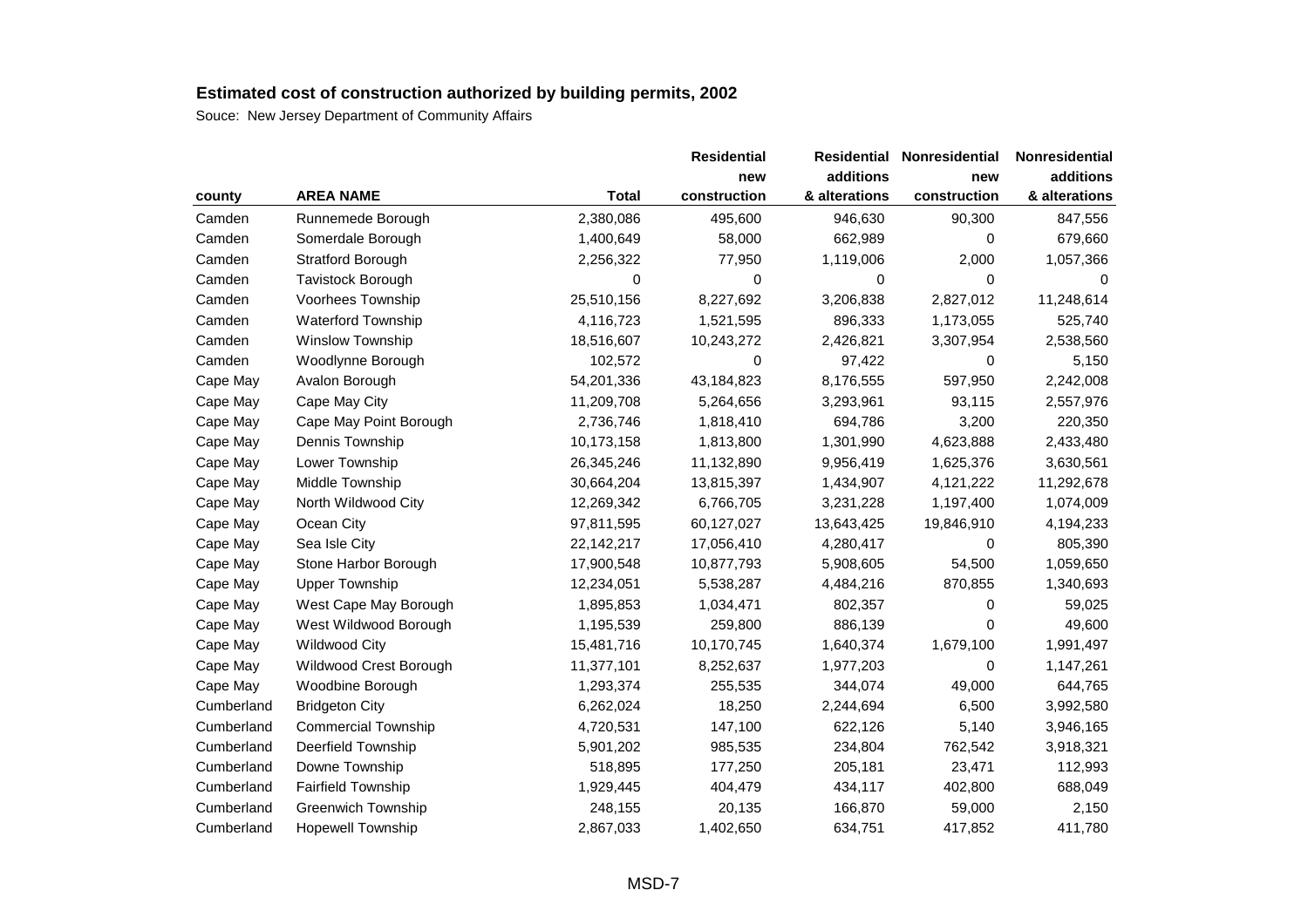|            |                                 |              | <b>Residential</b> | <b>Residential</b> | Nonresidential | Nonresidential |
|------------|---------------------------------|--------------|--------------------|--------------------|----------------|----------------|
|            |                                 |              | new                | additions          | new            | additions      |
| county     | <b>AREA NAME</b>                | <b>Total</b> | construction       | & alterations      | construction   | & alterations  |
| Cumberland | Lawrence Township               | 1,431,930    | 806,000            | 625,930            | 0              | 0              |
| Cumberland | Maurice River Township          | 1,909,099    | 579,450            | 1,001,147          | 177,585        | 150,917        |
| Cumberland | Millville City                  | 18,787,590   | 1,962,236          | 1,943,365          | 11,576,109     | 3,305,880      |
| Cumberland | Shiloh Borough                  | 436,890      | 342,000            | 20,490             | 0              | 74,400         |
| Cumberland | <b>Stow Creek Township</b>      | 1,550,244    | 1,310,000          | 91,571             | 82,500         | 66,173         |
| Cumberland | <b>Upper Deerfield Township</b> | 30,031,703   | 2,948,097          | 1,215,512          | 7,839,533      | 18,028,561     |
| Cumberland | Vineland City                   | 188,442,308  | 16,403,408         | 7,203,482          | 152,435,312    | 12,400,106     |
| Essex      | <b>Belleville Town</b>          | 8,306,580    | 552,500            | 3,921,423          | 1,583,845      | 2,248,812      |
| Essex      | <b>Bloomfield Township</b>      | 14,007,261   | 180,000            | 7,533,871          | 939,000        | 5,354,390      |
| Essex      | Caldwell Township               | 5,986,111    | 85,000             | 3,605,349          | 12,002         | 2,283,760      |
| Essex      | Cedar Grove Township            | 19,181,749   | 2,450,800          | 4,642,104          | 0              | 12,088,845     |
| Essex      | East Orange City                | 12,820,595   | 347,600            | 6,675,450          | 20,850         | 5,776,695      |
| Essex      | <b>Essex Fells Township</b>     | 5,022,110    | 922,000            | 3,591,372          | 215,000        | 293,738        |
| Essex      | <b>Fairfield Township</b>       | 23,903,514   | 4,225,890          | 2,898,799          | 8,283,590      | 8,495,235      |
| Essex      | Glen Ridge Borough              | 19,113,795   | 3,850              | 3,758,193          | 64,200         | 15,287,552     |
| Essex      | Irvington Township              | 11,038,066   | 1,600,197          | 5,328,917          | 1,379,672      | 2,729,280      |
| Essex      | Livingston Township             | 47,516,879   | 8,685,442          | 12,455,855         | 10,557,704     | 15,817,878     |
| Essex      | Maplewood Township              | 12,835,874   | 644,800            | 10,301,290         | 36,000         | 1,853,784      |
| Essex      | Millburn Township               | 67,226,649   | 8,049,303          | 32,142,825         | 2,212,209      | 24,822,312     |
| Essex      | Montclair Township              | 40,700,214   | 5,425,156          | 23,669,401         | 810,686        | 10,794,971     |
| Essex      | <b>Newark City</b>              | 307,466,068  | 84,166,584         | 26,535,366         | 99,153,988     | 97,610,130     |
| Essex      | North Caldwell Borough          | 14,513,553   | 3,977,950          | 6,154,783          | 800,000        | 3,580,820      |
| Essex      | <b>Nutley Township</b>          | 23,599,883   | 6,004,494          | 11,693,591         | 2,545,401      | 3,356,397      |
| Essex      | City of Orange Township         | 12,566,248   | 5,825,615          | 3,819,206          | 863,265        | 2,058,162      |
| Essex      | Roseland Borough                | 18,138,622   | 6,944,708          | 2,818,701          | 248,938        | 8,126,275      |
| Essex      | South Orange Village            | 7,023,984    | 96,700             | 5,584,048          | 162,312        | 1,180,924      |
| Essex      | Verona Township                 | 8,254,848    | 275,400            | 7,177,853          | 128,500        | 673,095        |
| Essex      | West Caldwell Township          | 11,574,531   | 655,430            | 4,379,131          | 892,700        | 5,647,270      |
| Essex      | West Orange Township            | 32,679,547   | 6,212,434          | 9,066,334          | 1,046,057      | 16,354,722     |
| Gloucester | Clayton Borough                 | 2,019,895    | 191,798            | 549,463            | 28,524         | 1,250,110      |
| Gloucester | Deptford Township               | 35,232,487   | 17,591,754         | 4,008,425          | 8,348,517      | 5,283,791      |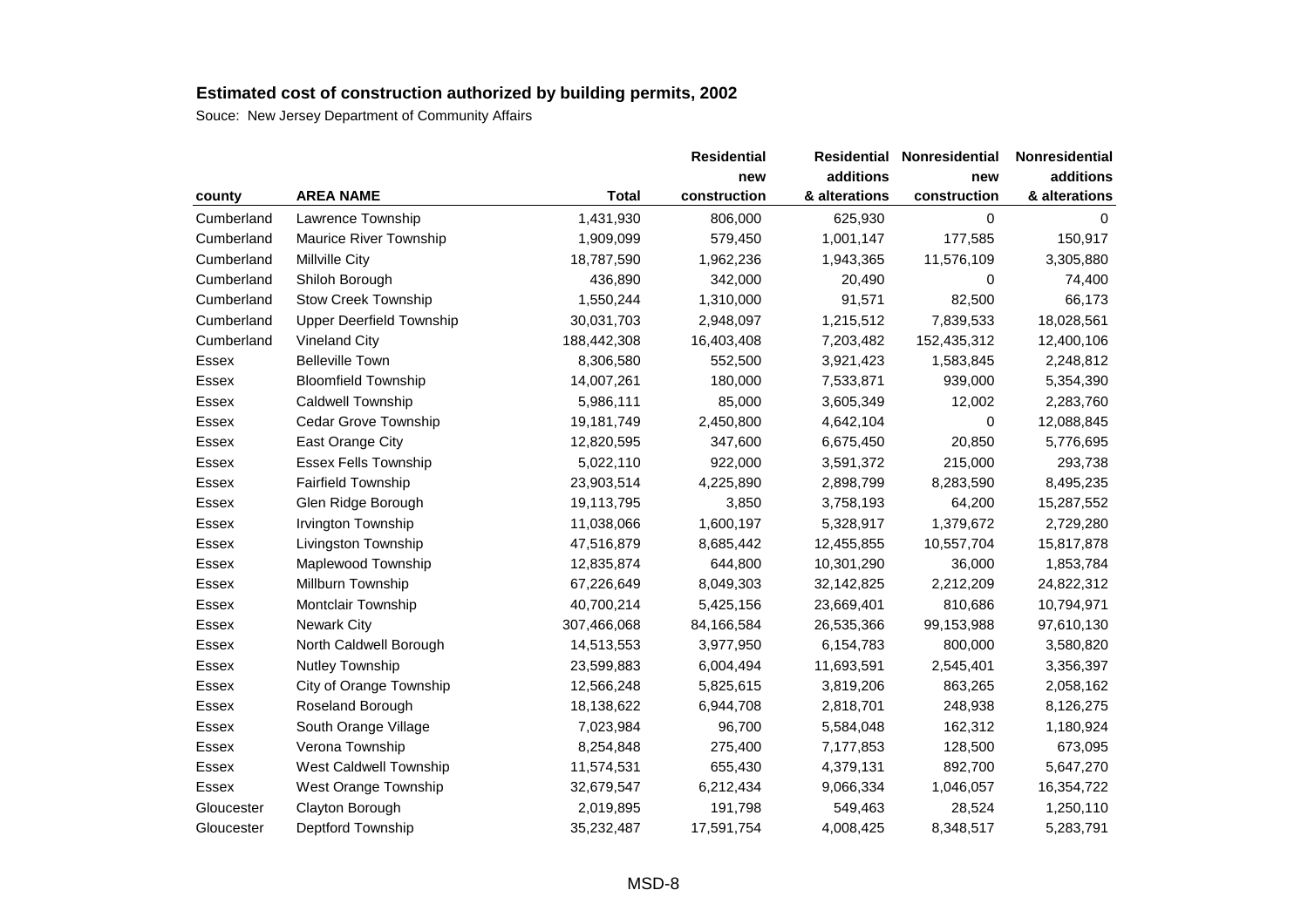|            |                           |              | <b>Residential</b> | Residential   | Nonresidential | Nonresidential |
|------------|---------------------------|--------------|--------------------|---------------|----------------|----------------|
|            |                           |              | new                | additions     | new            | additions      |
| county     | <b>AREA NAME</b>          | <b>Total</b> | construction       | & alterations | construction   | & alterations  |
| Gloucester | East Greenwich Township   | 9,739,704    | 6,721,734          | 2,195,911     | 188,800        | 633,259        |
| Gloucester | Elk Township              | 3,853,161    | 2,665,100          | 686,091       | 409,157        | 92,813         |
| Gloucester | Franklin Township         | 14,491,803   | 9,581,300          | 1,487,649     | 2,037,715      | 1,385,139      |
| Gloucester | Glassboro Borough         | 12, 157, 272 | 1,208,353          | 1,539,462     | 1,891,679      | 7,517,778      |
| Gloucester | <b>Greenwich Township</b> | 5,363,312    | 311,075            | 971,274       | 2,079,836      | 2,001,127      |
| Gloucester | Harrison Township         | 23,283,081   | 17,685,935         | 2,155,199     | 1,534,184      | 1,907,763      |
| Gloucester | Logan Township            | 16,372,850   | 500,700            | 989,300       | 8,356,000      | 6,526,850      |
| Gloucester | Mantua Township           | 15,453,449   | 4,628,126          | 2,656,592     | 5,764,140      | 2,404,591      |
| Gloucester | Monroe Township           | 41,125,781   | 29,144,441         | 3,872,369     | 3,893,814      | 4,215,157      |
| Gloucester | National Park Borough     | 669,785      | 246,275            | 423,510       | 0              |                |
| Gloucester | Newfield Borough          | 471,535      | 329,000            | 135,035       | 0              | 7,500          |
| Gloucester | Paulsboro Borough         | 1,270,724    | 0                  | 591,293       | 40,226         | 639,205        |
| Gloucester | Pitman Borough            | 4,384,426    | 676,100            | 1,645,898     | 50,000         | 2,012,428      |
| Gloucester | South Harrison Township   | 4,016,372    | 2,932,350          | 440,036       | 140,500        | 503,486        |
| Gloucester | Swedesborough Borough     | 921,426      | 63,150             | 447,409       | 0              | 410,867        |
| Gloucester | Washington Township       | 49,245,165   | 31,287,717         | 5,431,234     | 3,997,114      | 8,529,100      |
| Gloucester | Wenonah Borough           | 2,518,227    | 625,549            | 1,111,543     | 689,985        | 91,150         |
| Gloucester | West Deptford Township    | 27,253,927   | 10,802,708         | 2,461,138     | 4,990,355      | 8,999,726      |
| Gloucester | Westville Borough         | 831,062      | 56,200             | 480,409       | 29,700         | 264,753        |
| Gloucester | <b>Woodbury City</b>      | 8,654,196    | 1,236,900          | 1,569,044     | 799,974        | 5,048,278      |
| Gloucester | Woodbury Heights Borough  | 2,315,443    | 561,150            | 558,560       | 702,391        | 493,342        |
| Gloucester | <b>Woolwich Township</b>  | 53,844,089   | 40,729,800         | 454,726       | 10,623,560     | 2,036,003      |
| Hudson     | <b>Bayonne City</b>       | 30,385,072   | 5,695,406          | 15,088,206    | 806,000        | 8,795,460      |
| Hudson     | East Newark Borough       | 222,522      | 0                  | 115,557       | 0              | 106,965        |
| Hudson     | Guttenberg Town           | 4,114,120    | 2,348,450          | 1,580,865     | 0              | 184,805        |
| Hudson     | Harrison Town             | 12,209,292   | 1,857,330          | 2,630,986     | 1,993,950      | 5,727,026      |
| Hudson     | Hoboken City              | 112,143,570  | 76,627,050         | 21,430,657    | 4,405,000      | 9,680,863      |
| Hudson     | Jersey City               | 314,154,029  | 101,836,789        | 24,581,920    | 127,847,532    | 59,887,788     |
| Hudson     | Kearny Town               | 16,036,603   | 1,183,050          | 4,716,654     | 2,091,215      | 8,045,684      |
| Hudson     | North Bergen Township     | 169,933,154  | 2,812,080          | 5,432,163     | 1,153,700      | 160,535,211    |
| Hudson     | Secaucus Town             | 35,319,549   | 5,299,813          | 4,275,461     | 1,406,602      | 24,337,673     |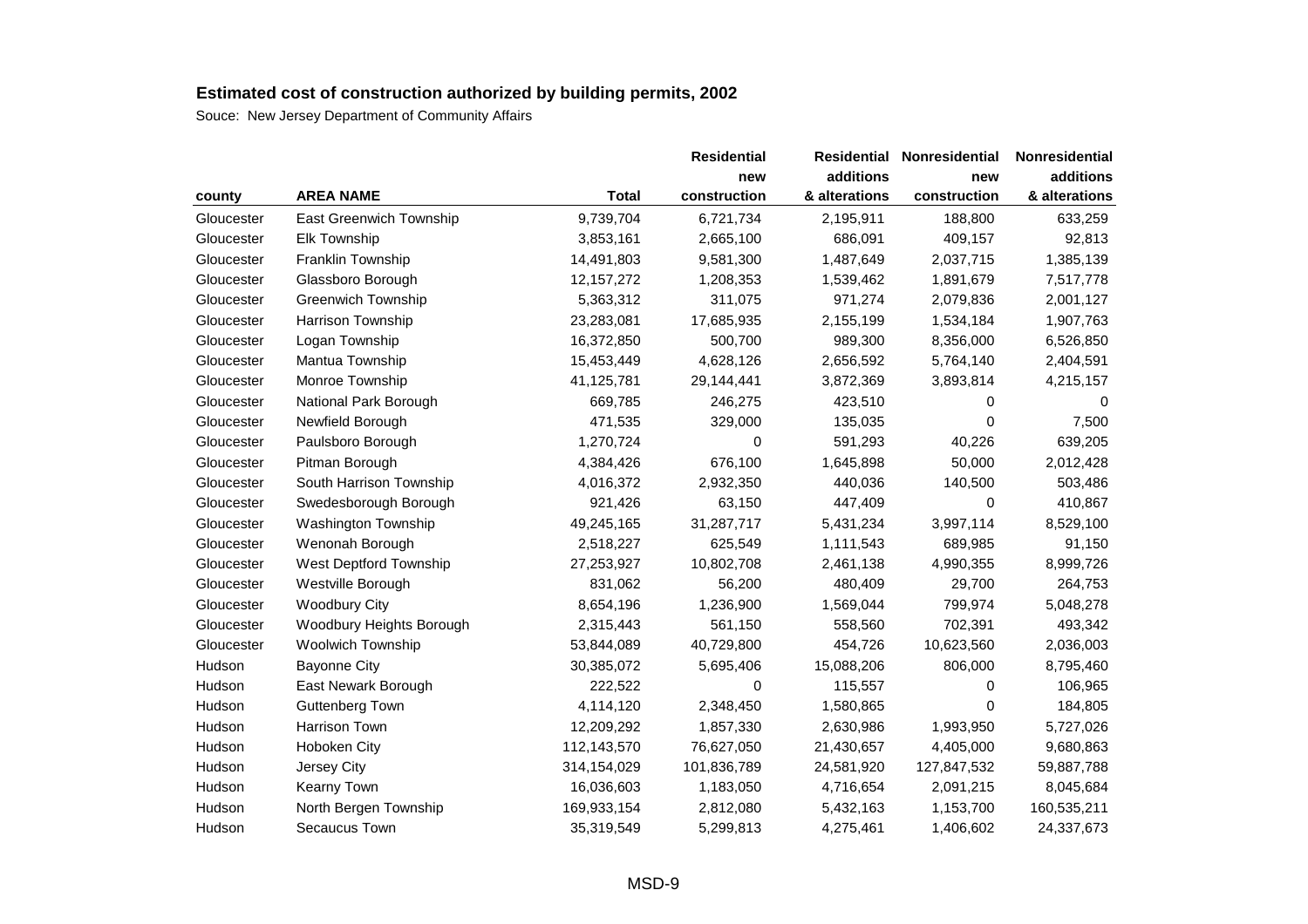|           |                           |              | <b>Residential</b> |               | Residential Nonresidential | Nonresidential |
|-----------|---------------------------|--------------|--------------------|---------------|----------------------------|----------------|
|           |                           |              | new                | additions     | new                        | additions      |
| county    | <b>AREA NAME</b>          | <b>Total</b> | construction       | & alterations | construction               | & alterations  |
| Hudson    | <b>Union City</b>         | 24,675,054   | 10,271,323         | 8,701,047     | 1,777,900                  | 3,924,784      |
| Hudson    | Weehawken Township        | 122,481,081  | 14,189,800         | 3,372,800     | 911,000                    | 104,007,481    |
| Hudson    | West New York Town        | 21,707,465   | 1,128,300          | 10,143,836    | 2,892,954                  | 7,542,375      |
| Hunterdon | Alexandria Township       | 11,284,664   | 4,478,184          | 1,255,594     | 1,654,276                  | 3,896,610      |
| Hunterdon | Bethlehem Township        | 6,269,096    | 3,119,870          | 2,195,561     | 130,750                    | 822,915        |
| Hunterdon | <b>Bloomsbury Borough</b> | 1,634,789    | 9,500              | 159,556       | 119,200                    | 1,346,533      |
| Hunterdon | Califon Borough           | 515,934      | 0                  | 379,788       | 11,000                     | 125,146        |
| Hunterdon | Clinton Town              | 958,520      | 0                  | 26,500        | 0                          | 932,020        |
| Hunterdon | Clinton Township          | 22,527,002   | 5,392,621          | 4,945,196     | 9,709,676                  | 2,479,509      |
| Hunterdon | Delaware Township         | 12,735,484   | 6,588,757          | 4,697,600     | 880,248                    | 568,879        |
| Hunterdon | East Amwell Township      | 7,764,243    | 2,994,200          | 2,988,271     | 1,287,222                  | 494,550        |
| Hunterdon | Flemington Borough        | 5,659,439    | 200,000            | 608,253       | 2,865,755                  | 1,985,431      |
| Hunterdon | Franklin Township         | 4,670,646    | 979,800            | 2,428,973     | 517,251                    | 744,622        |
| Hunterdon | Frenchtown Borough        | 2,428,770    | 419,500            | 708,050       | 500                        | 1,300,720      |
| Hunterdon | Glen Gardner Borough      | 1,054,833    | 2,300              | 352,718       | 624,000                    | 75,815         |
| Hunterdon | Hampton Borough           | 476,297      | 103,300            | 341,217       | 0                          | 31,780         |
| Hunterdon | High Bridge Borough       | 1,839,711    | 70,380             | 1,034,101     | 547,500                    | 187,730        |
| Hunterdon | <b>Holland Township</b>   | 10,156,932   | 5,612,860          | 3,374,775     | 222,473                    | 946,824        |
| Hunterdon | Kingwood Township         | 8,445,676    | 5,882,805          | 1,716,520     | 609,058                    | 237,293        |
| Hunterdon | Lambertville City         | 2,806,343    | 429,660            | 1,741,218     | 204,700                    | 430,765        |
| Hunterdon | Lebanon Borough           | 6,952,415    | 2,182,939          | 162,774       | 4,364,201                  | 242,501        |
| Hunterdon | Lebanon Township          | 15,015,612   | 11,209,521         | 2,795,625     | 560,344                    | 450,122        |
| Hunterdon | Milford Borough           | 557,046      | 0                  | 318,196       | 600                        | 238,250        |
| Hunterdon | Raritan Township          | 65,043,776   | 40,084,977         | 7,087,464     | 4,471,128                  | 13,400,207     |
| Hunterdon | Readington Township       | 33,096,207   | 9,370,966          | 8,041,408     | 8,353,964                  | 7,329,869      |
| Hunterdon | Stockton Borough          | 356,704      | 7,500              | 306,824       | 0                          | 42,380         |
| Hunterdon | <b>Tewksbury Township</b> | 18,107,967   | 9,562,613          | 5,292,317     | 1,922,280                  | 1,330,757      |
| Hunterdon | Union Township            | 5,298,959    | 2,450,850          | 1,434,348     | 640,750                    | 773,011        |
| Hunterdon | West Amwell Township      | 14,283,284   | 9,975,929          | 1,158,189     | 1,232,020                  | 1,917,146      |
| Mercer    | East Windsor Township     | 32,602,520   | 10,769,980         | 5,101,181     | 8,457,074                  | 8,274,285      |
| Mercer    | <b>Ewing Township</b>     | 46,231,596   | 14,468,932         | 5,160,144     | 15,568,955                 | 11,033,565     |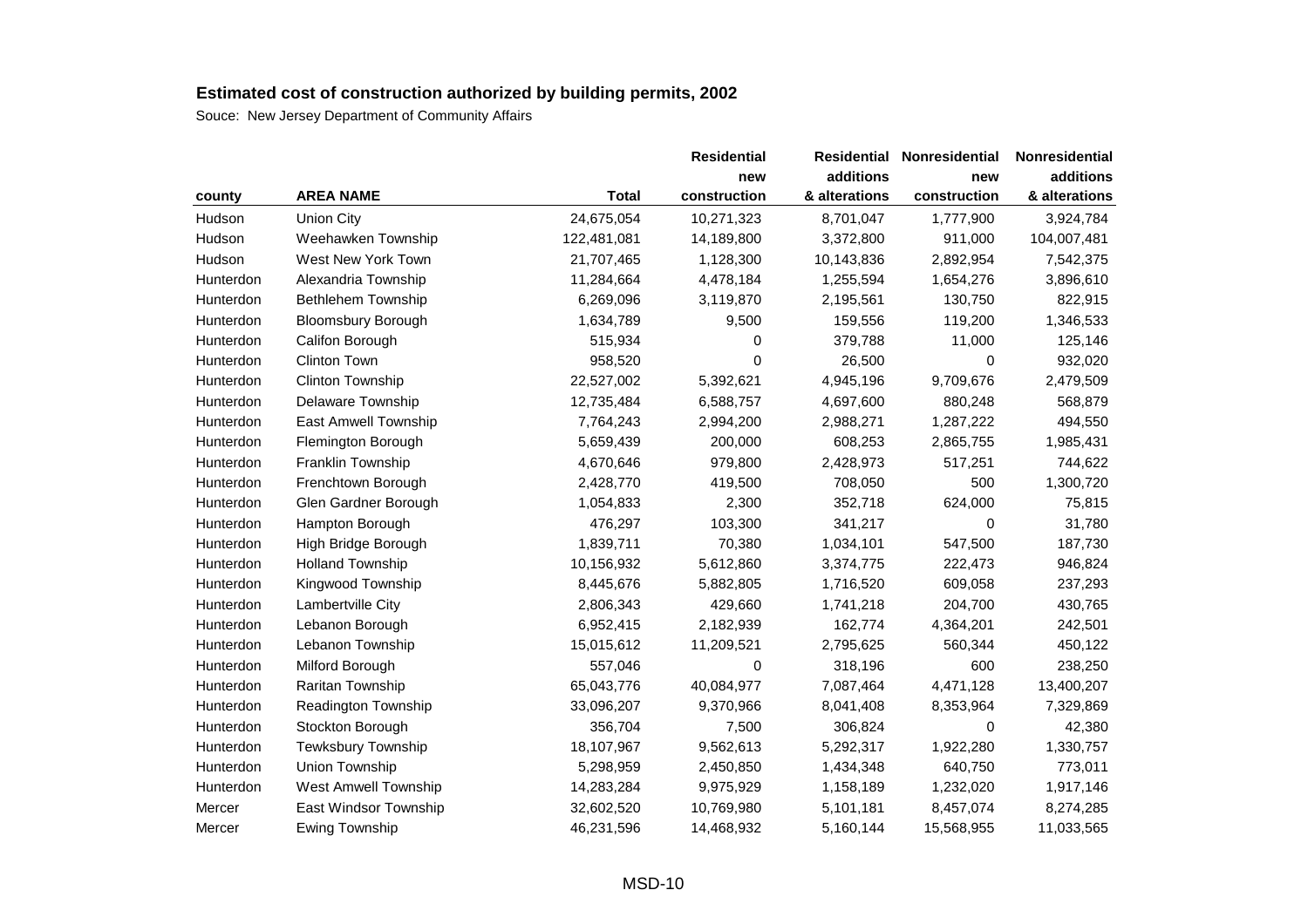|           |                              |              | <b>Residential</b> | Residential   | Nonresidential | Nonresidential |  |
|-----------|------------------------------|--------------|--------------------|---------------|----------------|----------------|--|
|           |                              |              | new                | additions     | new            | additions      |  |
| county    | <b>AREA NAME</b>             | <b>Total</b> | construction       | & alterations | construction   | & alterations  |  |
| Mercer    | Hamilton Township            | 123,381,049  | 16,190,469         | 15,843,070    | 55,203,948     | 36,143,562     |  |
| Mercer    | Hightstown Borough           | 5,645,632    | 1,133,517          | 2,242,079     | 6,100          | 2,263,936      |  |
| Mercer    | Hopewell Borough             | 13,223,598   | 473,250            | 2,541,678     | 2,450,699      | 7,757,971      |  |
| Mercer    | <b>Hopewell Township</b>     | 110,308,288  | 19,862,796         | 10,539,089    | 52,509,728     | 27,396,675     |  |
| Mercer    | Lawrence Township            | 59,454,615   | 19,999,324         | 12,658,663    | 2,607,050      | 24,189,578     |  |
| Mercer    | Pennington Borough           | 4,272,662    | 0                  | 3,072,543     | 428,500        | 771,619        |  |
| Mercer    | Princeton Borough            | 76,839,465   | 1,004,650          | 23,629,192    | 9,086,602      | 43,119,021     |  |
| Mercer    | Princeton Township           | 57,604,088   | 31,275,680         | 13,217,915    | 2,332,700      | 10,777,793     |  |
| Mercer    | <b>Trenton City</b>          | 43,770,575   | 341,400            | 17,285,715    | 12,932,269     | 13,211,191     |  |
| Mercer    | Washington Township          | 26,269,500   | 15,240,280         | 3,107,055     | 835,747        | 7,086,418      |  |
| Mercer    | West Windsor Township        | 60,329,420   | 26,770,745         | 7,917,500     | 10,658,392     | 14,982,783     |  |
| Middlesex | Carteret Borough             | 19,820,153   | 1,707,661          | 3,763,311     | 7,015,413      | 7,333,768      |  |
| Middlesex | Cranbury Township            | 31,122,127   | 4,766,117          | 2,284,925     | 5,433,200      | 18,637,885     |  |
| Middlesex | Dunellen Borough             | 3,615,019    | 1,479,400          | 1,351,431     | 12,000         | 772,188        |  |
| Middlesex | East Brunswick Township      | 131,385,919  | 45,384,807         | 21,230,133    | 9,804,991      | 54,965,988     |  |
| Middlesex | Edison Township              | 78,553,094   | 7,149,701          | 18,857,560    | 19,135,054     | 33,410,779     |  |
| Middlesex | Helmetta Borough             | 2,953,943    | 1,912,229          | 715,308       | 194,001        | 132,405        |  |
| Middlesex | <b>Highland Park Borough</b> | 5,127,428    | 430,350            | 3,993,117     | 0              | 703,961        |  |
| Middlesex | Jamesburg Borough            | 2,051,076    | 167,450            | 1,706,768     | 0              | 176,858        |  |
| Middlesex | Old Bridge Township          | 45,579,480   | 19,062,692         | 10,374,701    | 6,308,705      | 9,833,382      |  |
| Middlesex | Metuchen Borough             | 27,482,767   | 3,093,064          | 7,752,937     | 8,063,502      | 8,573,264      |  |
| Middlesex | Middlesex Borough            | 5,835,692    | 775,700            | 3,092,299     | 402,400        | 1,565,293      |  |
| Middlesex | Milltown Borough             | 3,044,326    | 140,000            | 1,301,471     | 113,750        | 1,489,105      |  |
| Middlesex | Monroe Township              | 101,379,262  | 79,082,267         | 6,320,217     | 2,144,324      | 13,832,454     |  |
| Middlesex | New Brunswick City           | 52,784,137   | 18,844,211         | 7,737,881     | 1,697,176      | 24,504,869     |  |
| Middlesex | North Brunswick Township     | 52,646,619   | 6,042,557          | 4,188,666     | 34,919,357     | 7,496,039      |  |
| Middlesex | Perth Amboy City             | 48,472,205   | 9,628,972          | 5,677,414     | 808,500        | 32,357,319     |  |
| Middlesex | Piscataway Township          | 39,034,401   | 7,549,376          | 7,728,297     | 6,405,807      | 17,350,921     |  |
| Middlesex | Plainsboro Township          | 33,228,244   | 9,000,849          | 3,629,438     | 10,482,414     | 10,115,543     |  |
| Middlesex | Sayreville Borough           | 26,012,267   | 11,829,076         | 4,443,238     | 6,209,958      | 3,529,995      |  |
| Middlesex | South Amboy City             | 13,200,597   | 10,702,026         | 1,069,299     | 573,828        | 855,444        |  |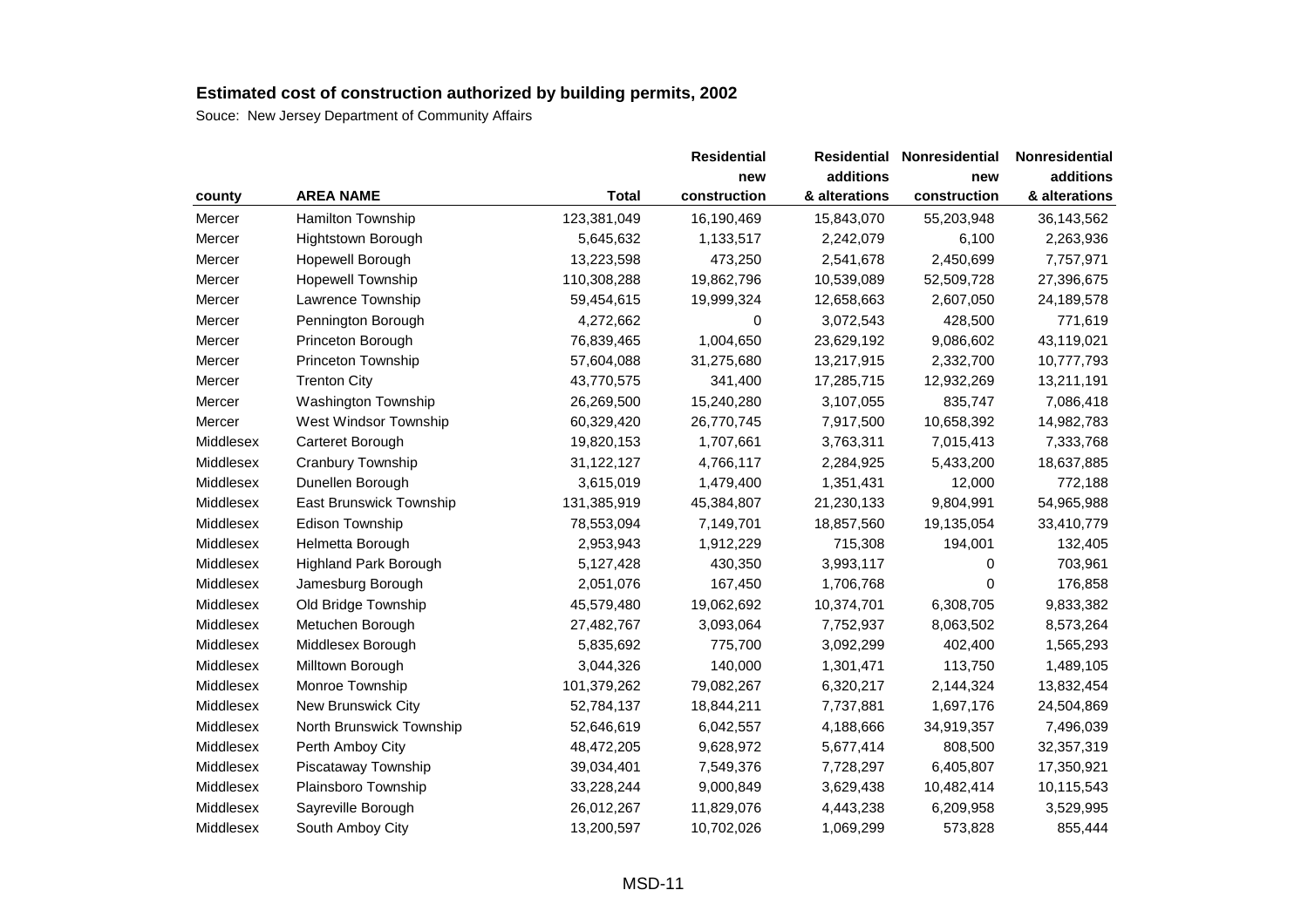|           |                              |              | <b>Residential</b> | <b>Residential</b> | <b>Nonresidential</b> | Nonresidential |
|-----------|------------------------------|--------------|--------------------|--------------------|-----------------------|----------------|
|           |                              |              | new                | additions          | new                   | additions      |
| county    | <b>AREA NAME</b>             | <b>Total</b> | construction       | & alterations      | construction          | & alterations  |
| Middlesex | South Brunswick Township     | 47,000,719   | 9,673,289          | 9,607,970          | 11,412,960            | 16,306,500     |
| Middlesex | South Plainfield Borough     | 33,834,169   | 2,417,910          | 2,152,167          | 14,942,940            | 14,321,152     |
| Middlesex | South River Borough          | 12,818,463   | 6,872,110          | 2,765,658          | 949,275               | 2,231,420      |
| Middlesex | Spotswood Borough            | 5,583,597    | 2,128,280          | 1,756,993          | 1,307,598             | 390,726        |
| Middlesex | Woodbridge Township          | 103,261,073  | 15,220,919         | 17,515,891         | 30,791,924            | 39,732,339     |
| Monmouth  | Allenhurst Borough           | 1,106,516    | 360,500            | 551,766            | 0                     | 194,250        |
| Monmouth  | Allentown Borough            | 2,996,885    | 365,000            | 948,573            | 0                     | 1,683,312      |
| Monmouth  | <b>Asbury Park City</b>      | 4,227,181    | 145,000            | 2,216,291          | 0                     | 1,865,890      |
| Monmouth  | Atlantic Highlands Borough   | 5,701,330    | 415,000            | 2,522,495          | 2,297,800             | 466,035        |
| Monmouth  | Avon-by-the-Sea Borough      | 5,098,448    | 2,860,000          | 2,234,198          | $\Omega$              | 4,250          |
| Monmouth  | Belmar Borough               | 3,012,630    | 2,168,954          | 618,775            | 180,001               | 44,900         |
| Monmouth  | <b>Bradley Beach Borough</b> | 4,161,948    | 581,695            | 1,973,275          | 1,134,000             | 472,978        |
| Monmouth  | <b>Brielle Borough</b>       | 9,830,693    | 5,278,497          | 3,177,924          | 747,000               | 627,272        |
| Monmouth  | <b>Colts Neck Township</b>   | 19,016,182   | 10,618,622         | 7,815,795          | 232,702               | 349,063        |
| Monmouth  | Deal Borough                 | 6,887,838    | 4,619,680          | 1,953,664          | 0                     | 314,494        |
| Monmouth  | Eatontown Borough            | 22,146,349   | 5,802,066          | 2,708,168          | 5,218,501             | 8,417,614      |
| Monmouth  | Englishtown Borough          | 983,796      | 102,350            | 251,109            | 0                     | 630,337        |
| Monmouth  | Fair Haven Borough           | 7,203,753    | 2,459,350          | 4,515,441          | 46,500                | 182,462        |
| Monmouth  | Farmingdale Borough          | 476,679      | 50,000             | 327,579            | 4,800                 | 94,300         |
| Monmouth  | Freehold Borough             | 9,798,581    | 1,258,276          | 1,704,751          | 866,297               | 5,969,257      |
| Monmouth  | Freehold Township            | 59,149,095   | 18,870,839         | 7,761,269          | 9,905,182             | 22,611,805     |
| Monmouth  | Highlands Borough            | 2,634,457    | 797,900            | 1,806,742          | 0                     | 29,815         |
| Monmouth  | <b>Holmdel Township</b>      | 60,220,955   | 25,162,116         | 7,435,867          | 8,394,012             | 19,228,960     |
| Monmouth  | <b>Howell Township</b>       | 82,876,621   | 14,383,368         | 10,124,993         | 53,456,816            | 4,911,444      |
| Monmouth  | Interlaken Borough           | 465,218      | 0                  | 465,218            | 0                     | 0              |
| Monmouth  | Keansburg Borough            | 3,095,306    | 1,373,500          | 1,556,676          | $\Omega$              | 165,130        |
| Monmouth  | Keyport Borough              | 6,807,637    | 1,197,000          | 1,674,089          | 3,366,400             | 570,148        |
| Monmouth  | Little Silver Borough        | 8,863,784    | 1,664,165          | 6,190,571          | 23,150                | 985,898        |
| Monmouth  | Loch Arbour Village          | 236,901      | 0                  | 196,586            | 0                     | 40,315         |
| Monmouth  | Long Branch City             | 13,782,424   | 4,116,290          | 6,641,655          | 228,201               | 2,796,278      |
| Monmouth  | Manalapan Township           | 51,226,822   | 20,747,251         | 5,643,670          | 9,538,605             | 15,297,296     |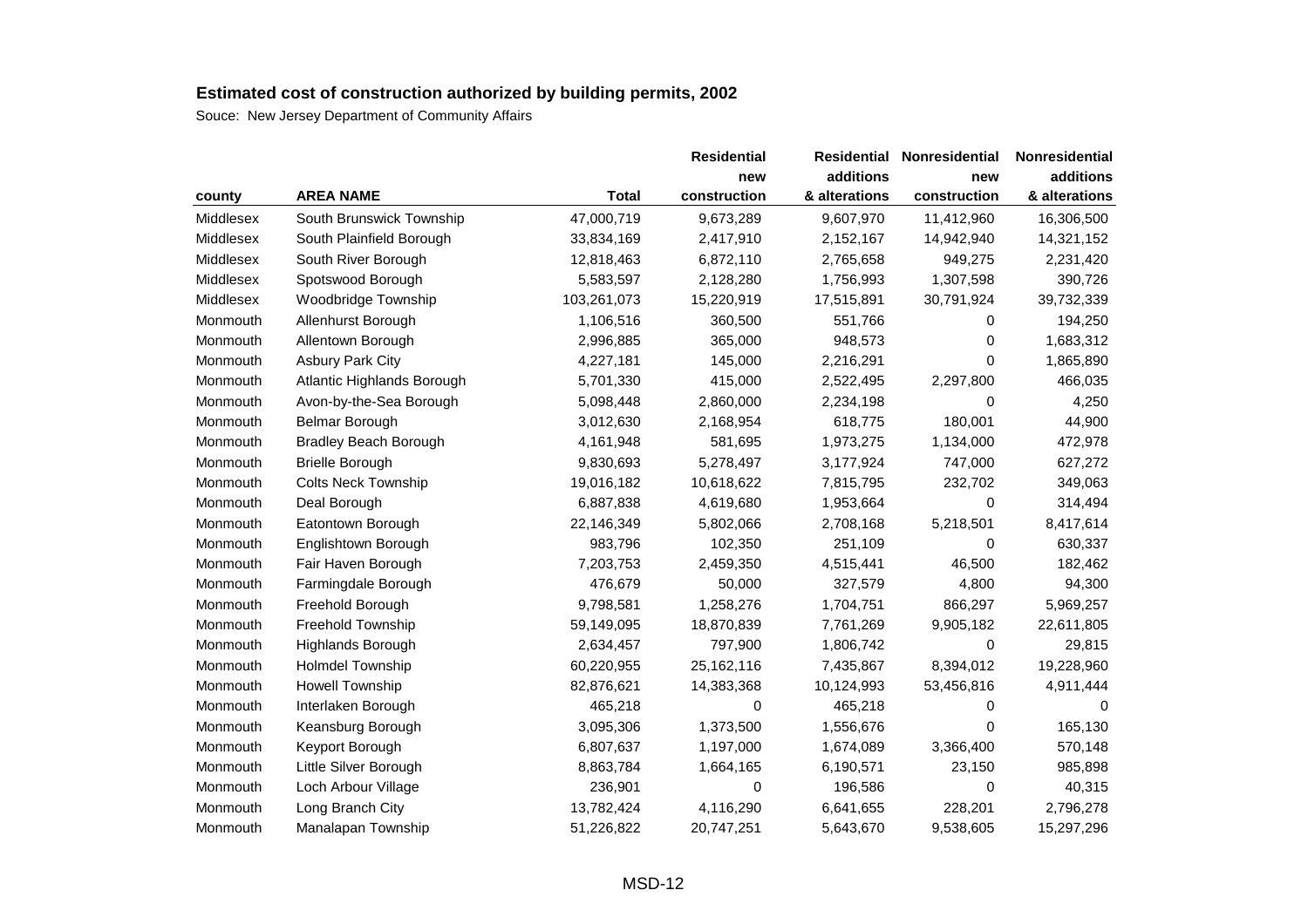|               |                                |              | <b>Residential</b> |               | <b>Residential Nonresidential</b> | Nonresidential |
|---------------|--------------------------------|--------------|--------------------|---------------|-----------------------------------|----------------|
|               |                                |              | new                | additions     | new                               | additions      |
| county        | <b>AREA NAME</b>               | <b>Total</b> | construction       | & alterations | construction                      | & alterations  |
| Monmouth      | Manasquan Borough              | 12,785,194   | 8,027,260          | 3,834,149     | 125,140                           | 798,645        |
| Monmouth      | Marlboro Township              | 92,472,544   | 48,401,555         | 12,628,219    | 13,423,095                        | 18,019,675     |
| Monmouth      | Matawan Borough                | 5,034,325    | 627,500            | 2,745,282     | 125,935                           | 1,535,608      |
| Monmouth      | Aberdeen Township              | 16,188,443   | 7,456,634          | 3,677,878     | 371,754                           | 4,682,177      |
| Monmouth      | Middletown Township            | 85,037,658   | 19,309,401         | 32,386,354    | 5,431,195                         | 27,910,708     |
| Monmouth      | Millstone Township             | 24,074,230   | 16,301,030         | 4,031,598     | 755,183                           | 2,986,419      |
| Monmouth      | Monmouth Beach Borough         | 8,205,668    | 4,225,680          | 2,569,044     | 97,290                            | 1,313,654      |
| Monmouth      | Neptune Township               | 16,355,964   | 6,681,248          | 3,400,301     | 3,029,369                         | 3,245,046      |
| Monmouth      | Neptune City Borough           | 2,557,974    | 1,018,600          | 1,063,536     | 0                                 | 475,838        |
| Monmouth      | <b>Tinton Falls Borough</b>    | 32,562,218   | 22,510,517         | 4,149,431     | 2,681,502                         | 3,220,768      |
| Monmouth      | Ocean Township                 | 60,147,781   | 23,490,009         | 9,154,557     | 16,485,149                        | 11,018,066     |
| Monmouth      | Oceanport Borough              | 6,034,801    | 2,005,975          | 4,028,826     | 0                                 | 0              |
| Monmouth      | <b>Hazlet Township</b>         | 12,414,299   | 344,000            | 5,456,921     | 137,700                           | 6,475,678      |
| Monmouth      | Red Bank Borough               | 33,343,904   | 2,640,920          | 4,499,188     | 4,985,492                         | 21,218,304     |
| Monmouth      | Roosevelt Borough              | 434,732      | 0                  | 287,732       | 0                                 | 147,000        |
| Monmouth      | Rumson Borough                 | 37,912,058   | 19,328,285         | 15,913,537    | 380,250                           | 2,289,986      |
| Monmouth      | Sea Bright Borough             | 2,746,537    | 639,600            | 1,985,592     | 0                                 | 121,345        |
| Monmouth      | Sea Girt Borough               | 10,191,179   | 6,438,100          | 3,050,929     | 30,000                            | 672,150        |
| Monmouth      | Shrewsbury Borough             | 14,235,347   | 2,950,300          | 3,142,827     | 3,947,892                         | 4,194,328      |
| Monmouth      | Shrewsbury Township            | 162,277      | 0                  | 106,995       | 0                                 | 55,282         |
| Monmouth      | South Belmar Borough           | 1,391,425    | 313,000            | 753,150       | 0                                 | 325,275        |
| Monmouth      | Spring Lake Borough            | 25,429,634   | 15,326,201         | 9,338,238     | 0                                 | 765,195        |
| Monmouth      | Spring Lake Heights Boro       | 16,237,020   | 3,916,090          | 2,419,095     | 3,215,300                         | 6,686,535      |
| Monmouth      | Union Beach Borough            | 1,993,777    | 628,501            | 1,289,915     | 0                                 | 75,361         |
| Monmouth      | <b>Upper Freehold Township</b> | 23,685,857   | 18,732,621         | 1,599,396     | 1,152,319                         | 2,201,521      |
| Monmouth      | Wall Township                  | 94,991,748   | 11,321,134         | 8,495,336     | 66,284,072                        | 8,891,206      |
| Monmouth      | West Long Branch Borough       | 5,810,902    | 578,299            | 3,016,998     | 69,400                            | 2,146,205      |
| Morris        | <b>Boonton Town</b>            | 6,121,934    | 1,420,200          | 3,437,174     | 118,300                           | 1,146,260      |
| <b>Morris</b> | <b>Boonton Township</b>        | 9,126,361    | 5,587,600          | 2,761,151     | 181,710                           | 595,900        |
| Morris        | <b>Butler Borough</b>          | 4,140,578    | 669,900            | 2,020,109     | 61,000                            | 1,389,569      |
| Morris        | Chatham Borough                | 12,173,079   | 867,450            | 7,214,021     | 26,000                            | 4,065,608      |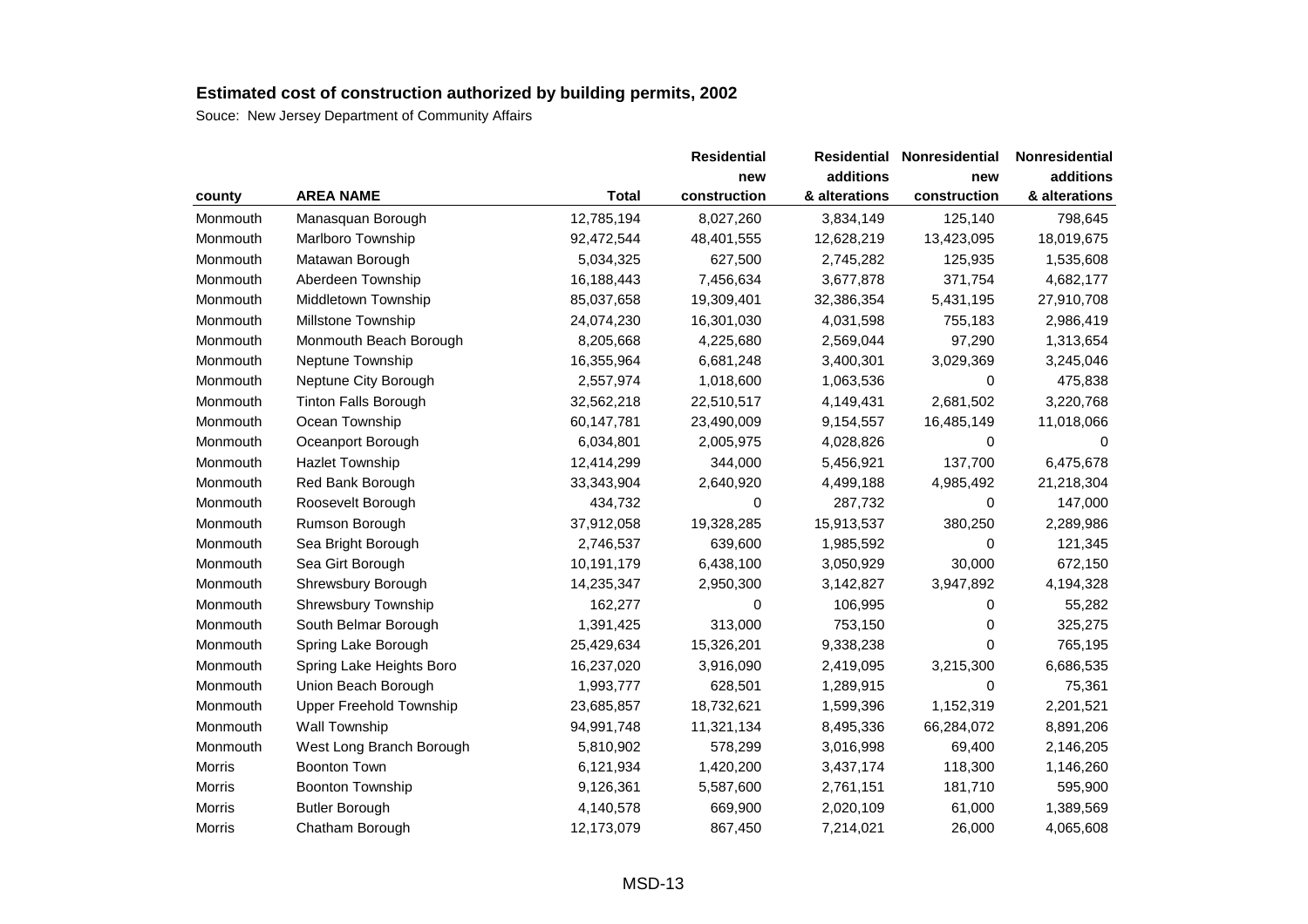|               |                           |              | <b>Residential</b> | Residential   | Nonresidential | Nonresidential |
|---------------|---------------------------|--------------|--------------------|---------------|----------------|----------------|
|               |                           |              | new                | additions     | new            | additions      |
| county        | <b>AREA NAME</b>          | <b>Total</b> | construction       | & alterations | construction   | & alterations  |
| Morris        | Chatham Township          | 15,281,272   | 2,782,098          | 10,333,155    | 110,385        | 2,055,634      |
| <b>Morris</b> | Chester Borough           | 4,725,836    | 18,500             | 1,448,515     | 937,400        | 2,321,421      |
| Morris        | <b>Chester Township</b>   | 20,294,359   | 13,832,696         | 4,353,234     | 434,515        | 1,673,914      |
| Morris        | Denville Township         | 14,704,570   | 4,251,122          | 6,318,570     | 1,042,425      | 3,092,453      |
| Morris        | Dover Town                | 13,838,626   | 8,381,782          | 1,826,837     | 1,685,498      | 1,944,509      |
| <b>Morris</b> | East Hanover Township     | 19,553,881   | 1,320,300          | 3,232,771     | 5,014,200      | 9,986,610      |
| Morris        | Florham Park Borough      | 30,172,103   | 4,018,700          | 3,962,849     | 69,875         | 22,120,679     |
| Morris        | Hanover Township          | 48,466,271   | 13,249,390         | 5,437,801     | 11,099,178     | 18,679,902     |
| Morris        | Harding Township          | 19,742,570   | 10,468,200         | 7,368,893     | 22,500         | 1,882,977      |
| Morris        | Jefferson Township        | 44,082,105   | 29,164,163         | 7,458,543     | 4,647,745      | 2,811,654      |
| Morris        | Kinnelon Borough          | 11,457,673   | 4,456,175          | 5,284,326     | 207,500        | 1,509,672      |
| Morris        | Lincoln Park Borough      | 4,452,878    | 1,161,043          | 1,418,481     | 172,001        | 1,701,353      |
| Morris        | Madison Borough           | 31,938,195   | 1,866,949          | 13,091,864    | 13,284,500     | 3,694,882      |
| Morris        | Mendham Borough           | 8,393,193    | 123,200            | 5,793,492     | 83,000         | 2,393,501      |
| Morris        | Mendham Township          | 21,733,603   | 12,554,000         | 7,263,731     | 160,612        | 1,755,260      |
| Morris        | Mine Hill Township        | 2,278,688    | 311,000            | 921,004       | 533,000        | 513,684        |
| Morris        | Montville Township        | 53,820,370   | 20,921,305         | 10,224,946    | 5,699,900      | 16,974,219     |
| Morris        | Morris Township           | 31,827,177   | 2,357,950          | 11,289,421    | 1,023,530      | 17,156,276     |
| Morris        | Morris Plains Borough     | 22,701,838   | 4,683,001          | 4,392,461     | 1,400,000      | 12,226,376     |
| Morris        | Morristown Town           | 15,433,399   | 1,022,820          | 4,045,483     | 299,000        | 10,066,096     |
| <b>Morris</b> | Mountain Lakes Borough    | 11,255,311   | 5,377,612          | 5,539,412     | 64,183         | 274,104        |
| Morris        | Mount Arlington Borough   | 5,245,133    | 2,914,000          | 1,430,261     | 0              | 900,872        |
| Morris        | Mount Olive Township      | 48,723,348   | 24,852,911         | 5,826,776     | 11,141,738     | 6,901,923      |
| Morris        | Netcong Borough           | 1,049,118    | 144,500            | 547,753       | 7,500          | 349,365        |
| <b>Morris</b> | Parsippany-Troy Hills Twp | 103,135,927  | 37,204,242         | 11,942,518    | 17,193,852     | 36,795,315     |
| Morris        | Long Hill Township        | 9,826,818    | 1,585,063          | 4,442,931     | 174,582        | 3,624,242      |
| Morris        | Pequannock Township       | 28,837,249   | 14,700,185         | 6,146,370     | 5,638,247      | 2,352,447      |
| Morris        | Randolph Township         | 26,732,225   | 9,075,169          | 9,532,358     | 5,709,246      | 2,415,452      |
| Morris        | Riverdale Borough         | 5,102,639    | 3,291,900          | 1,101,639     | 378,000        | 331,100        |
| Morris        | Rockaway Borough          | 1,875,717    | 211,000            | 1,296,780     | 0              | 367,937        |
| Morris        | Rockaway Township         | 37,614,644   | 9,784,421          | 13,071,165    | 6,805,745      | 7,953,313      |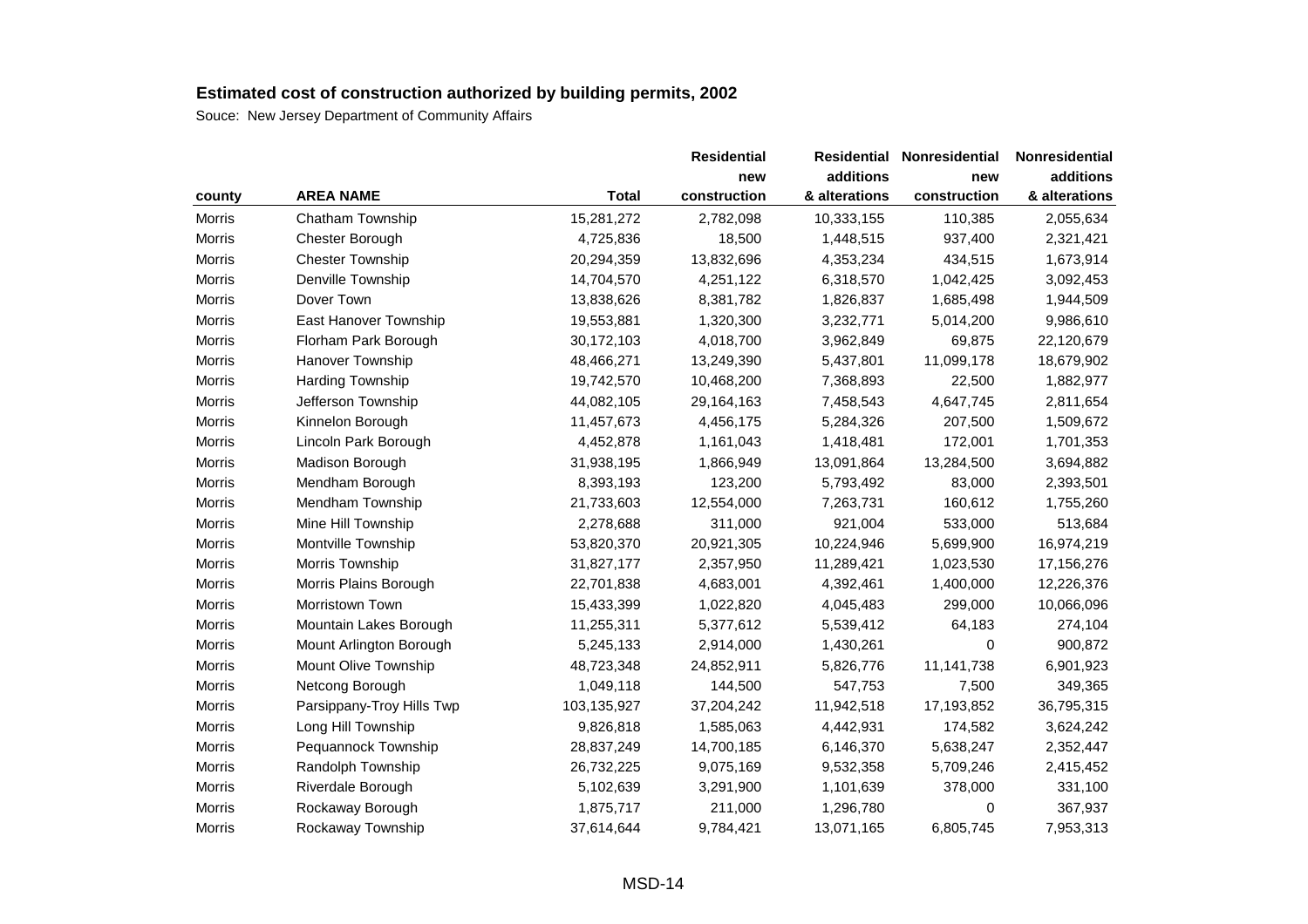|               |                            |              | <b>Residential</b> | <b>Residential</b> | <b>Nonresidential</b> | Nonresidential |
|---------------|----------------------------|--------------|--------------------|--------------------|-----------------------|----------------|
|               |                            |              | new                | additions          | new                   | additions      |
| county        | <b>AREA NAME</b>           | <b>Total</b> | construction       | & alterations      | construction          | & alterations  |
| <b>Morris</b> | Roxbury Township           | 18,105,908   | 3,040,474          | 6,252,609          | 524,354               | 8,288,471      |
| Morris        | Victory Gardens Borough    | 108,462      | 0                  | 108,462            | 0                     | $\Omega$       |
| Morris        | Washington Township        | 17,612,303   | 8,440,790          | 7,826,338          | 0                     | 1,345,175      |
| Morris        | Wharton Borough            | 3,317,123    | 723,402            | 886,243            | 1,273,950             | 433,528        |
| Ocean         | Barnegat Light Borough     | 4,895,562    | 2,580,000          | 1,491,497          | 290,000               | 534,065        |
| Ocean         | Bay Head Borough           | 9,002,659    | 2,627,150          | 5,064,032          | 0                     | 1,311,477      |
| Ocean         | Beach Haven Borough        | 8,786,656    | 5,927,990          | 2,616,989          | 0                     | 241,677        |
| Ocean         | Beachwood Borough          | 5,472,551    | 1,701,890          | 3,770,661          | 0                     | 0              |
| Ocean         | <b>Berkeley Township</b>   | 25,280,108   | 10,814,671         | 11,419,864         | 927,071               | 2,118,502      |
| Ocean         | <b>Brick Township</b>      | 88,194,944   | 23,853,273         | 14,812,497         | 17,678,364            | 31,850,810     |
| Ocean         | Dover Township             | 102,778,288  | 29,499,068         | 26,727,249         | 24,517,955            | 22,034,016     |
| Ocean         | Eagleswood Township        | 1,880,439    | 1,192,249          | 388,558            | 41,605                | 258,027        |
| Ocean         | Harvey Cedars Borough      | 6,839,958    | 4,563,300          | 2,169,658          | 0                     | 107,000        |
| Ocean         | Island Heights Borough     | 2,442,161    | 1,345,328          | 919,057            | 19,100                | 158,676        |
| Ocean         | Jackson Township           | 117,257,632  | 64,813,894         | 19,286,844         | 13,488,128            | 19,668,766     |
| Ocean         | Lacey Township             | 41,511,509   | 13,011,764         | 7,851,452          | 1,089,909             | 19,558,384     |
| Ocean         | Lakehurst Borough          | 697,675      | 153,000            | 243,565            | 6,100                 | 295,010        |
| Ocean         | Lakewood Township          | 50,277,838   | 25,002,616         | 4,316,041          | 2,434,804             | 18,524,377     |
| Ocean         | Lavallette Borough         | 9,162,161    | 4,727,719          | 3,474,416          | 297,250               | 662,776        |
| Ocean         | Little Egg Harbor Township | 43,129,266   | 34,778,712         | 7,007,577          | 1,172,200             | 170,777        |
| Ocean         | Long Beach Township        | 8,813,429    | 4,298,000          | 2,100,429          | 0                     | 2,415,000      |
| Ocean         | <b>Manchester Township</b> | 55,481,834   | 41,785,217         | 9,684,093          | 841,500               | 3,171,024      |
| Ocean         | Mantoloking Borough        | 7,009,300    | 3,541,657          | 3,048,990          | 50,500                | 368,153        |
| Ocean         | Ocean Township             | 32,724,494   | 22,216,390         | 2,508,323          | 5,838,100             | 2,161,681      |
| Ocean         | Ocean Gate Borough         | 1,173,027    | 581,499            | 591,528            | 0                     | 0              |
| Ocean         | Pine Beach Borough         | 1,872,393    | 613,500            | 1,233,593          | 0                     | 25,300         |
| Ocean         | <b>Plumsted Township</b>   | 16,492,688   | 4,237,554          | 1,938,611          | 6,598,096             | 3,718,427      |
| Ocean         | Point Pleasant Borough     | 18,015,918   | 7,485,875          | 7,000,152          | 1,269,057             | 2,260,834      |
| Ocean         | Point Pleasant Beach Boro  | 15,179,797   | 2,098,628          | 4,635,472          | 6,614,451             | 1,831,246      |
| Ocean         | Seaside Heights Borough    | 1,767,480    | 354,750            | 594,951            | 0                     | 817,779        |
| Ocean         | Seaside Park Borough       | 4,381,124    | 1,173,294          | 2,109,630          | 932,700               | 165,500        |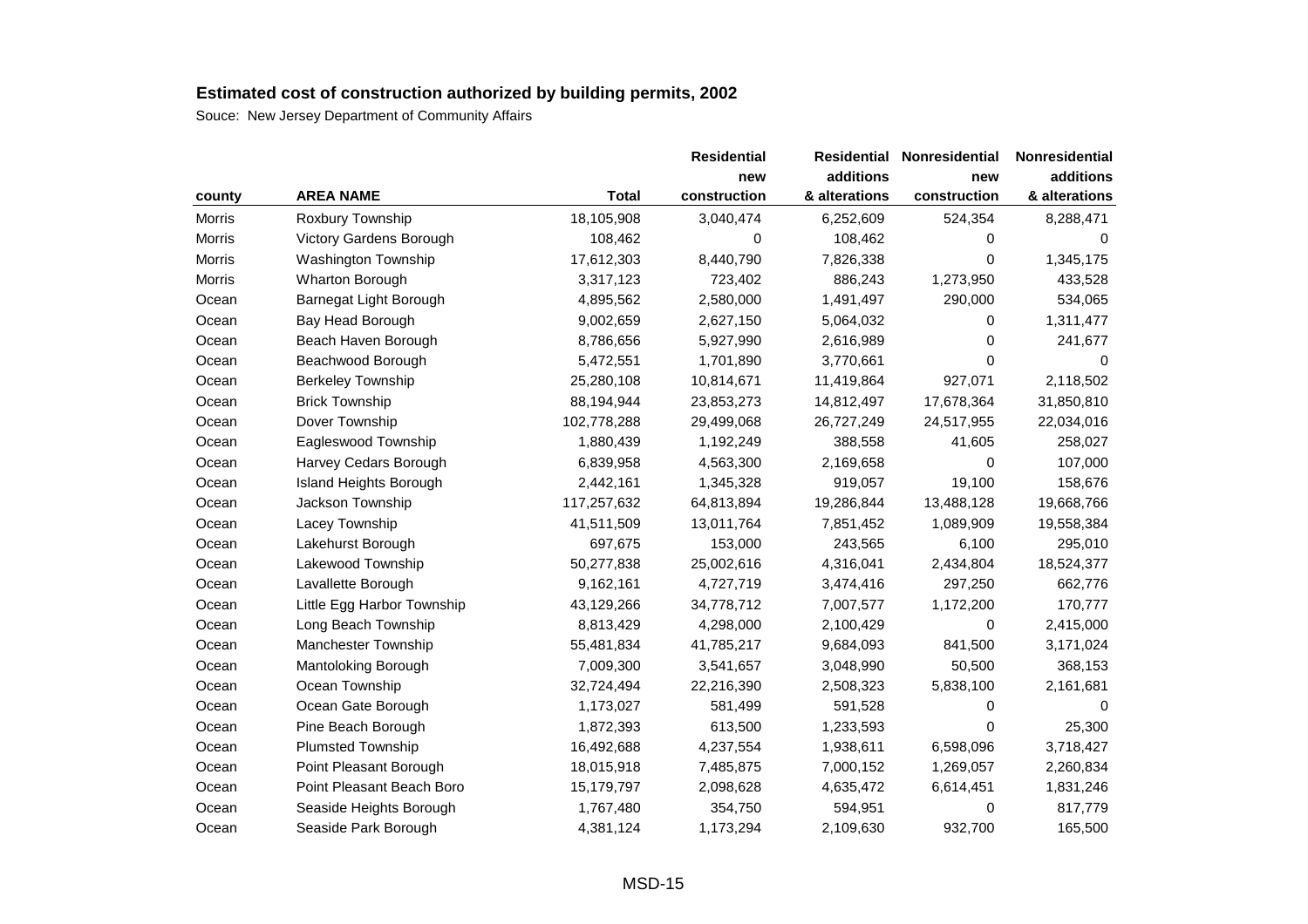|         |                              |            | <b>Residential</b> | <b>Residential</b> | Nonresidential | Nonresidential |
|---------|------------------------------|------------|--------------------|--------------------|----------------|----------------|
|         |                              |            | new                | additions          | new            | additions      |
| county  | <b>AREA NAME</b>             | Total      | construction       | & alterations      | construction   | & alterations  |
| Ocean   | Ship Bottom Borough          | 6,153,856  | 3,071,589          | 2,593,065          | 0              | 489,202        |
| Ocean   | South Toms River Borough     | 502,324    | 125,802            | 334,221            | 0              | 42,301         |
| Ocean   | <b>Stafford Township</b>     | 63,913,373 | 34,062,771         | 5,499,819          | 13,036,882     | 11,313,901     |
| Ocean   | Surf City Borough            | 9,742,537  | 5,824,750          | 3,917,787          | 0              | 0              |
| Ocean   | <b>Tuckerton Borough</b>     | 4,135,071  | 1,768,861          | 1,515,730          | 80,002         | 770,478        |
| Ocean   | <b>Barnegat Township</b>     | 38,737,356 | 34,268,260         | 1,600,376          | 442,800        | 2,425,920      |
| Passaic | <b>Bloomingdale Borough</b>  | 3,278,926  | 384,600            | 2,310,536          | 1,200          | 582,590        |
| Passaic | <b>Clifton City</b>          | 39,476,600 | 12,118,582         | 10,181,969         | 1,609,655      | 15,566,394     |
| Passaic | Haledon Borough              | 4,171,689  | 1,138,850          | 1,102,507          | 735,000        | 1,195,332      |
| Passaic | Hawthorne Borough            | 9,100,039  | 741,328            | 5,778,727          | 225,150        | 2,354,834      |
| Passaic | Little Falls Township        | 8,875,836  | 1,180,502          | 2,955,210          | 446,545        | 4,293,579      |
| Passaic | North Haledon Borough        | 17,321,250 | 12,637,858         | 3,077,925          | 99,900         | 1,505,567      |
| Passaic | Passaic City                 | 21,952,607 | 2,063,025          | 12,161,950         | 885,700        | 6,841,932      |
| Passaic | <b>Paterson City</b>         | 27,341,710 | 1,433,650          | 11,046,530         | 189,880        | 14,671,650     |
| Passaic | Pompton Lakes Borough        | 8,311,917  | 3,457,296          | 4,325,590          | 2,000          | 527,031        |
| Passaic | Prospect Park Borough        | 1,513,382  | 0                  | 793,818            | 0              | 719,564        |
| Passaic | Ringwood Borough             | 9,940,928  | 3,917,800          | 3,630,596          | 272,900        | 2,119,632      |
| Passaic | <b>Totowa Borough</b>        | 51,955,812 | 2,457,400          | 2,567,161          | 27,919,132     | 19,012,119     |
| Passaic | Wanaque Borough              | 9,611,501  | 2,661,200          | 2,146,934          | 127,700        | 4,675,667      |
| Passaic | Wayne Township               | 90,419,257 | 13,100,793         | 21,792,769         | 21,418,692     | 34,107,003     |
| Passaic | <b>West Milford Township</b> | 36,005,582 | 21,817,237         | 8,442,104          | 4,441,345      | 1,304,896      |
| Passaic | West Paterson Borough        | 7,841,418  | 1,567,600          | 2,147,382          | 2,065,675      | 2,060,761      |
| Salem   | <b>Alloway Township</b>      | 4,177,700  | 3,067,400          | 559,800            | 544,500        | 6,000          |
| Salem   | Elmer Borough                | 2,476,951  | 110,000            | 128,685            | 115,000        | 2,123,266      |
| Salem   | Elsinboro Township           | 631,915    | 15,000             | 310,348            | 205,534        | 101,033        |
| Salem   | Lower Alloways Creek Twp     | 1,884,559  | 1,239,837          | 476,722            | 74,500         | 93,500         |
| Salem   | Mannington Township          | 1,880,438  | 734,795            | 371,720            | 110,025        | 663,898        |
| Salem   | Oldmans Township             | 809,073    | 400,000            | 168,567            | 139,386        | 101,120        |
| Salem   | Penns Grove Borough          | 351,601    | 70,000             | 144,601            | 79,000         | 58,000         |
| Salem   | Pennsville Township          | 6,725,627  | 2,559,576          | 1,620,017          | 854,405        | 1,691,629      |
| Salem   | Pilesgrove Township          | 6,113,606  | 2,535,705          | 953,746            | 2,120,800      | 503,355        |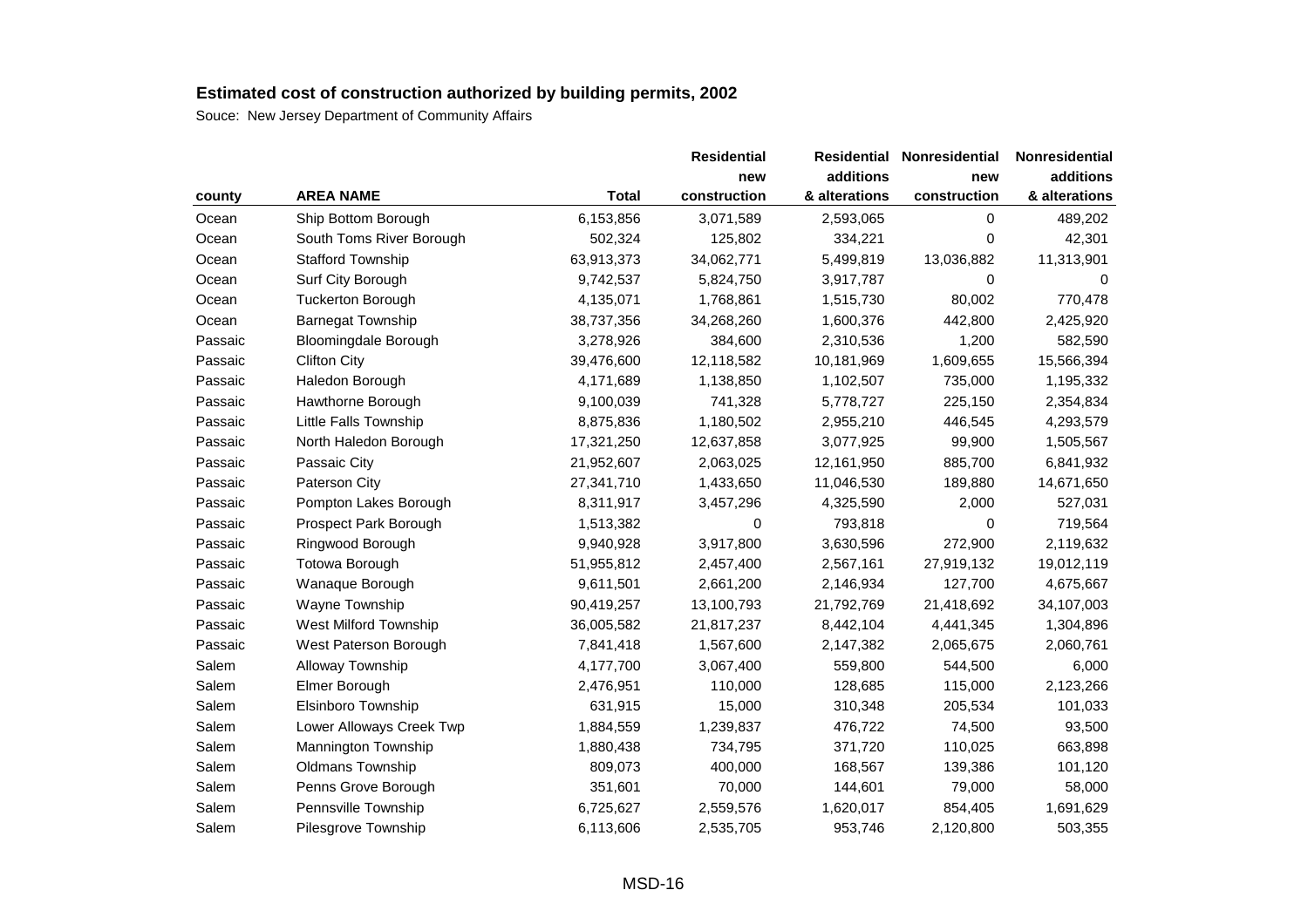|                                  |              | <b>Residential</b> | <b>Residential</b> | Nonresidential | Nonresidential |
|----------------------------------|--------------|--------------------|--------------------|----------------|----------------|
|                                  |              | new                | additions          | new            | additions      |
| <b>AREA NAME</b>                 | <b>Total</b> | construction       | & alterations      | construction   | & alterations  |
| Pittsgrove Township              | 8,423,933    | 5,710,693          | 1,713,069          | 451,605        | 548,566        |
| Quinton Township                 | 1,122,395    | 515,900            | 301,265            | 167,280        | 137,950        |
| Salem City                       | 4,251,804    | 942,894            | 2,745,352          | 62,854         | 500,704        |
| Carneys Point Township           | 6,272,685    | 428,250            | 742,797            | 3,622,300      | 1,479,338      |
| <b>Upper Pittsgrove Township</b> | 3,228,654    | 2,075,890          | 309,790            | 78,600         | 764,374        |
| Woodstown Borough                | 860,825      | 465,200            | 328,646            | 3,500          | 63,479         |
| <b>Bedminster Township</b>       | 22,253,874   | 7,495,200          | 5,147,307          | 3,039,651      | 6,571,716      |
| <b>Bernards Township</b>         | 40,300,729   | 14,375,186         | 15,637,501         | 1,443,271      | 8,844,771      |
| Bernardsville Borough            | 21,692,397   | 10,756,006         | 9,380,111          | 911,366        | 644,914        |
| Bound Brook Borough              | 3,602,596    | 219,998            | 1,947,938          | 1,015,400      | 419,260        |
| <b>Branchburg Township</b>       | 35,571,114   | 4,008,805          | 5,887,843          | 12,596,705     | 13,077,761     |
| <b>Bridgewater Township</b>      | 52,038,380   | 8,639,612          | 9,914,654          | 3,138,578      | 30,345,536     |
| Far Hills Borough                | 3,091,211    | 2,642,000          | 234,211            | 178,000        | 37,000         |
| Franklin Township                | 74,031,014   | 32,868,815         | 8,704,435          | 11,893,571     | 20,564,193     |
| Green Brook Township             | 8,501,698    | 3,249,415          | 2,537,261          | 333,370        | 2,381,652      |
| Hillsborough Township            | 48,576,950   | 6,077,984          | 11,520,792         | 9,258,762      | 21,719,412     |
| Manville Borough                 | 4,563,784    | 81,100             | 2,823,411          | 1,039,713      | 619,560        |
| Millstone Borough                | 230,520      | 0                  | 230,520            | 0              | 0              |
| Montgomery Township              | 139,845,765  | 71,799,205         | 9,110,555          | 48,938,672     | 9,997,333      |
| North Plainfield Borough         | 3,596,642    | 221,725            | 2,369,627          | 600,500        | 404,790        |
| Peapack-Gladstone Boro           | 5,658,942    | 816,290            | 1,928,645          | 38,190         | 2,875,817      |
| Raritan Borough                  | 7,112,106    | 766,930            | 1,323,869          | 2,075,826      | 2,945,481      |
| Rocky Hill Borough               | 629,339      | 23,500             | 331,074            | 0              | 274,765        |
| Somerville Borough               | 5,317,873    | 344,900            | 2,342,738          | 217,400        | 2,412,835      |
| South Bound Brook Boro           | 1,053,433    | 120,200            | 714,820            | 39,639         | 178,774        |
| Warren Township                  | 34,007,892   | 16,496,695         | 7,607,953          | 2,781,455      | 7,121,789      |
| Watchung Borough                 | 38,023,143   | 19,286,900         | 5,393,296          | 564,251        | 12,778,696     |
| Andover Borough                  | 342,062      | 0                  | 228,541            | 54,000         | 59,521         |
| Andover Township                 | 10,707,365   | 7,799,100          | 2,432,328          | 120,945        | 354,992        |
| <b>Branchville Borough</b>       | 412,392      | 95,000             | 316,763            | 0              | 629            |
| Byram Township                   | 17,874,920   | 5,943,307          | 1,419,610          | 9,345,699      | 1,166,304      |
|                                  |              |                    |                    |                |                |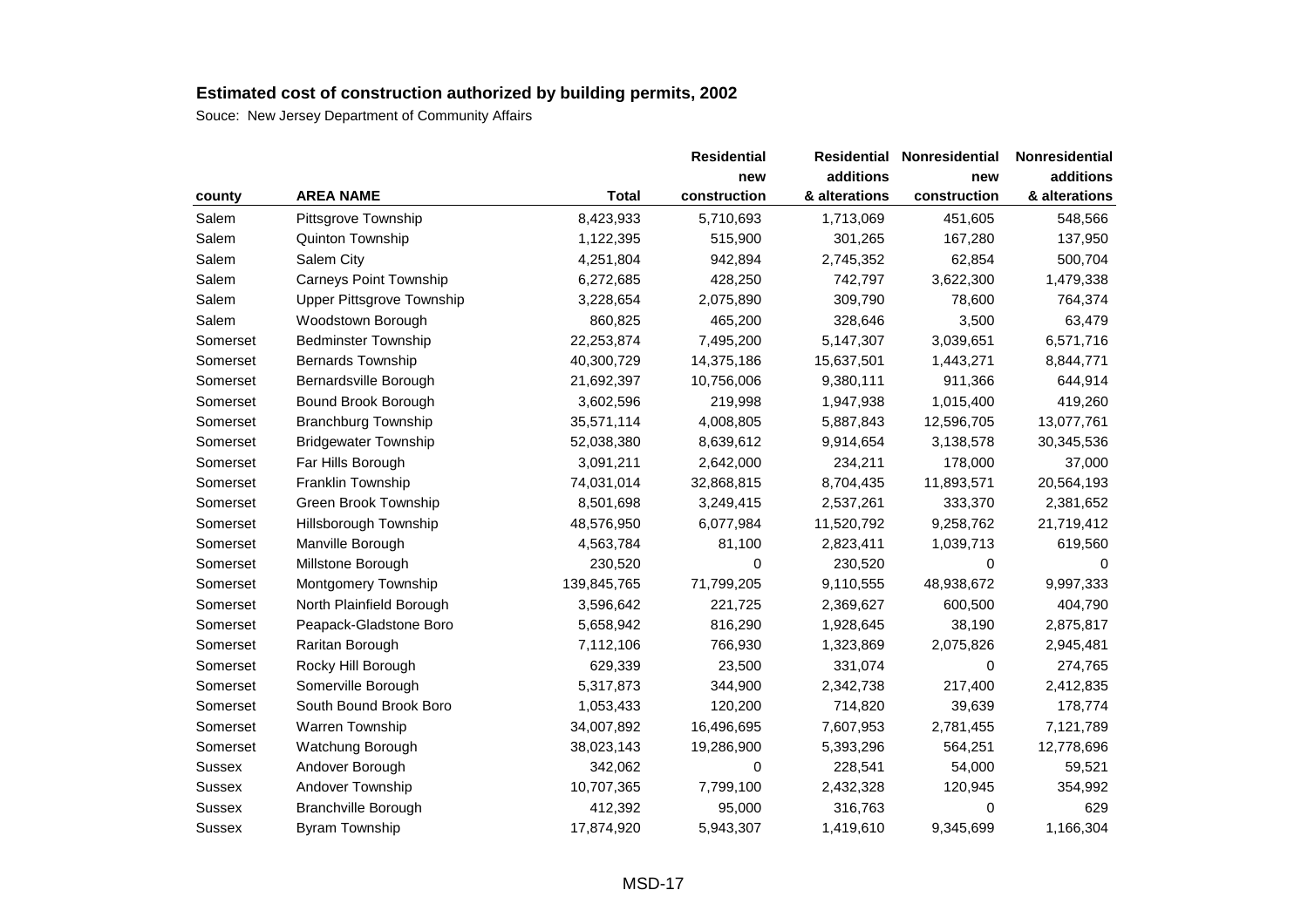|               |                                  |              | <b>Residential</b> | <b>Residential</b> | <b>Nonresidential</b> | Nonresidential |
|---------------|----------------------------------|--------------|--------------------|--------------------|-----------------------|----------------|
|               |                                  |              | new                | additions          | new                   | additions      |
| county        | <b>AREA NAME</b>                 | <b>Total</b> | construction       | & alterations      | construction          | & alterations  |
| <b>Sussex</b> | Frankford Township               | 6,775,295    | 4,213,819          | 1,573,968          | 419,786               | 567,722        |
| Sussex        | Franklin Borough                 | 2,196,462    | 432,200            | 646,513            | 408,001               | 709,748        |
| Sussex        | Fredon Township                  | 9,453,903    | 7,508,245          | 1,181,529          | 510,200               | 253,929        |
| Sussex        | Green Township                   | 8,886,280    | 3,489,340          | 1,094,516          | 3,397,301             | 905,123        |
| Sussex        | Hamburg Borough                  | 8,076,122    | 4,577,266          | 584,518            | 0                     | 2,914,338      |
| Sussex        | Hampton Township                 | 7,114,562    | 3,872,462          | 1,984,247          | 463,206               | 794,647        |
| Sussex        | <b>Hardyston Township</b>        | 19,803,613   | 13,793,456         | 1,883,620          | 1,826,550             | 2,299,987      |
| Sussex        | Hopatcong Borough                | 6,980,546    | 946,584            | 3,704,538          | 392,700               | 1,936,724      |
| Sussex        | Lafayette Township               | 8,434,175    | 2,869,055          | 768,129            | 429,190               | 4,367,801      |
| Sussex        | Montague Township                | 5,781,772    | 4,889,368          | 735,074            | 64,778                | 92,552         |
| Sussex        | Newton Town                      | 13,184,597   | 1,372,661          | 1,800,099          | 5,804,845             | 4,206,992      |
| Sussex        | Ogdensburg Borough               | 819,464      | 0                  | 819,464            | 0                     | 0              |
| Sussex        | Sandyston Township               | 3,156,222    | 2,012,725          | 574,785            | 330,967               | 237,745        |
| Sussex        | Sparta Township                  | 54,044,858   | 32,954,250         | 8,338,043          | 7,003,207             | 5,749,358      |
| Sussex        | Stanhope Borough                 | 5,116,856    | 2,828,083          | 1,326,123          | 716,000               | 246,650        |
| Sussex        | <b>Stillwater Township</b>       | 3,290,712    | 855,880            | 1,981,133          | 69,500                | 384,199        |
| Sussex        | Sussex Borough                   | 1,503,513    | 560,618            | 694,747            | 0                     | 248,148        |
| Sussex        | Vernon Township                  | 15,902,869   | 4,503,730          | 6,995,102          | 1,147,504             | 3,256,533      |
| Sussex        | <b>Walpack Township</b>          | 5,701        | $\Omega$           | 5,700              | 1                     | $\Omega$       |
| Sussex        | Wantage Township                 | 19,774,012   | 13,205,305         | 2,745,223          | 2,917,546             | 905,938        |
| Union         | <b>Berkeley Heights Township</b> | 31,896,863   | 3,057,924          | 7,464,573          | 815,800               | 20,558,566     |
| Union         | <b>Clark Township</b>            | 28,129,148   | 548,500            | 7,070,110          | 957,000               | 19,553,538     |
| Union         | Cranford Township                | 20,328,925   | 484,200            | 12,603,908         | 1,995,400             | 5,245,417      |
| Union         | <b>Elizabeth City</b>            | 42,349,423   | 16,621,367         | 8,980,363          | 4,121,902             | 12,625,791     |
| Union         | Fanwood Borough                  | 5,307,749    | 750,280            | 3,774,702          | 0                     | 782,767        |
| Union         | Garwood Borough                  | 3,703,977    | 537,520            | 931,532            | 1,582,700             | 652,225        |
| Union         | Hillside Township                | 6,587,135    | 1,053,788          | 2,633,114          | 691,123               | 2,209,110      |
| Union         | Kenilworth Borough               | 9,914,005    | 810,058            | 2,216,705          | 13,650                | 6,873,592      |
| Union         | Linden City                      | 70,565,676   | 2,578,004          | 4,775,346          | 48,449,791            | 14,762,535     |
| Union         | Mountainside Borough             | 8,958,621    | 765,230            | 3,358,938          | 0                     | 4,834,453      |
| Union         | New Providence Borough           | 11,925,215   | 485,800            | 9,177,807          | 0                     | 2,261,608      |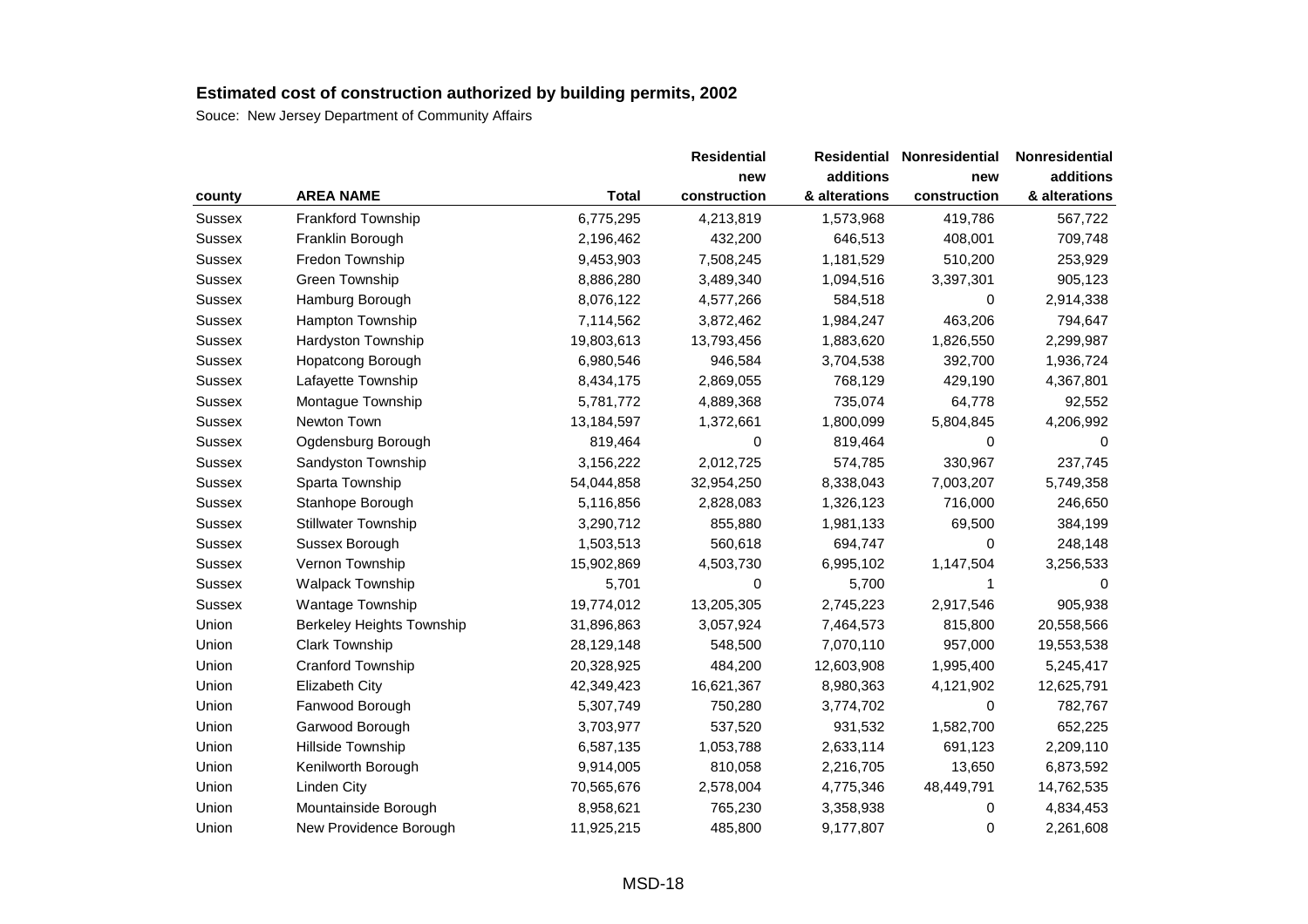|        |                            |              | <b>Residential</b>                                                                        | <b>Residential</b> | <b>Nonresidential</b> | Nonresidential |
|--------|----------------------------|--------------|-------------------------------------------------------------------------------------------|--------------------|-----------------------|----------------|
|        |                            |              | new                                                                                       | additions          | new                   | additions      |
| county | <b>AREA NAME</b>           | <b>Total</b> | construction                                                                              | & alterations      | construction          | & alterations  |
| Union  | <b>Plainfield City</b>     | 11,601,494   | 1,210,275                                                                                 | 7,086,028          | 10,000                | 3,295,191      |
| Union  | <b>Rahway City</b>         | 33,415,559   | 1,213,167                                                                                 | 1,715,371          | 9,326,030             | 21,160,991     |
| Union  | Roselle Borough            | 6,556,017    | 385,960                                                                                   | 3,490,506          | 943,118               | 1,736,433      |
| Union  | Roselle Park Borough       | 3,555,198    | 284,000                                                                                   | 2,471,053          | 0                     | 800,145        |
| Union  | Scotch Plains Township     | 29,419,623   | 3,425,850                                                                                 | 11,173,577         | 8,090,500             | 6,729,696      |
| Union  | Springfield Township       | 21,934,148   | 4,654,482                                                                                 | 4,830,334          | 7,073,774             | 5,375,558      |
| Union  | <b>Summit City</b>         | 70,813,288   | 9,725,986                                                                                 | 25, 155, 182       | 23,169,780            | 12,762,340     |
| Union  | Union Township             | 42,114,787   | 6,971,000                                                                                 | 9,436,181          | 2,322,840             | 23,384,766     |
| Union  | Westfield Town             | 64,842,171   | 6,342,960                                                                                 | 29,515,214         | 11,870,869            | 17,113,128     |
| Union  | Winfield Township          | 252,150      | 0                                                                                         | 130,550            | 0                     | 121,600        |
| Warren | Allamuchy Township         | 2,188,958    | 972,450                                                                                   | 627,746            | 114,900               | 473,862        |
| Warren | Alpha Borough              | 534,876      | 100,000                                                                                   | 316,107            | 0                     | 118,769        |
| Warren | <b>Belvidere Town</b>      | 871,707      | 0                                                                                         | 504,580            | 25,000                | 342,127        |
| Warren | <b>Blairstown Township</b> | 6,535,928    | 3,911,960                                                                                 | 1,039,953          | 416,300               | 1,167,715      |
| Warren | Franklin Township          | 6,802,037    | 4,409,341                                                                                 | 1,461,928          | 280,593               | 650,175        |
| Warren | Frelinghuysen Township     | 3,782,156    | 2,746,559                                                                                 | 345,403            | 273,300               | 416,894        |
| Warren | <b>Greenwich Township</b>  | 13,034,749   | 1,622,275                                                                                 | 2,261,610          | 8,087,197             | 1,063,667      |
| Warren | Hackettstown Town          | 11,966,713   | 605,500                                                                                   | 1,461,171          | 2,375,500             | 7,524,542      |
| Warren | Hardwick Township          | 3,557,289    | 2,082,000                                                                                 | 653,349            | 755,085               | 66,855         |
| Warren | Harmony Township           | 2,506,825    | 1,285,080                                                                                 | 890,212            | 15,000                | 316,533        |
| Warren | Hope Township              | 1,984,279    | 1,049,743                                                                                 | 336,835            | 22,000                | 575,701        |
| Warren | Independence Township      | 3,708,751    | 2,012,200                                                                                 | 1,267,483          | 369,968               | 59,100         |
| Warren | Knowlton Township          | 4,549,348    | 3,402,475                                                                                 | 524,013            | 262,685               | 360,175        |
| Warren | <b>Liberty Township</b>    | 3,456,931    | 2,643,000                                                                                 | 593,317            | 164,600               | 56,014         |
| Warren | Lopatcong Township         | 58,945,302   | 38,989,147                                                                                | 1,886,290          | 17,049,953            | 1,019,912      |
| Warren | Mansfield Township         | 8,678,776    | 2,037,100                                                                                 | 780,675            | 162,500               | 5,698,501      |
| Warren | Oxford Township            | 8,508,078    | 263,760                                                                                   | 370,878            | 82,526                | 7,790,914      |
| Warren | Pahaquarry Township        |              | See Hardwick Twp. See Hardwick Twp. See Hardwick Twp. See Hardwick Twp. See Hardwick Twp. |                    |                       |                |
| Warren | Phillipsburg Town          | 10,572,684   | 170,200                                                                                   | 3,495,485          | 77,332                | 6,829,667      |
| Warren | Pohatcong Township         | 2,620,187    | 93,550                                                                                    | 987,375            | 927,709               | 611,553        |
| Warren | Washington Borough         | 7,549,287    | 5,621,532                                                                                 | 1,226,663          | 398,000               | 303,092        |